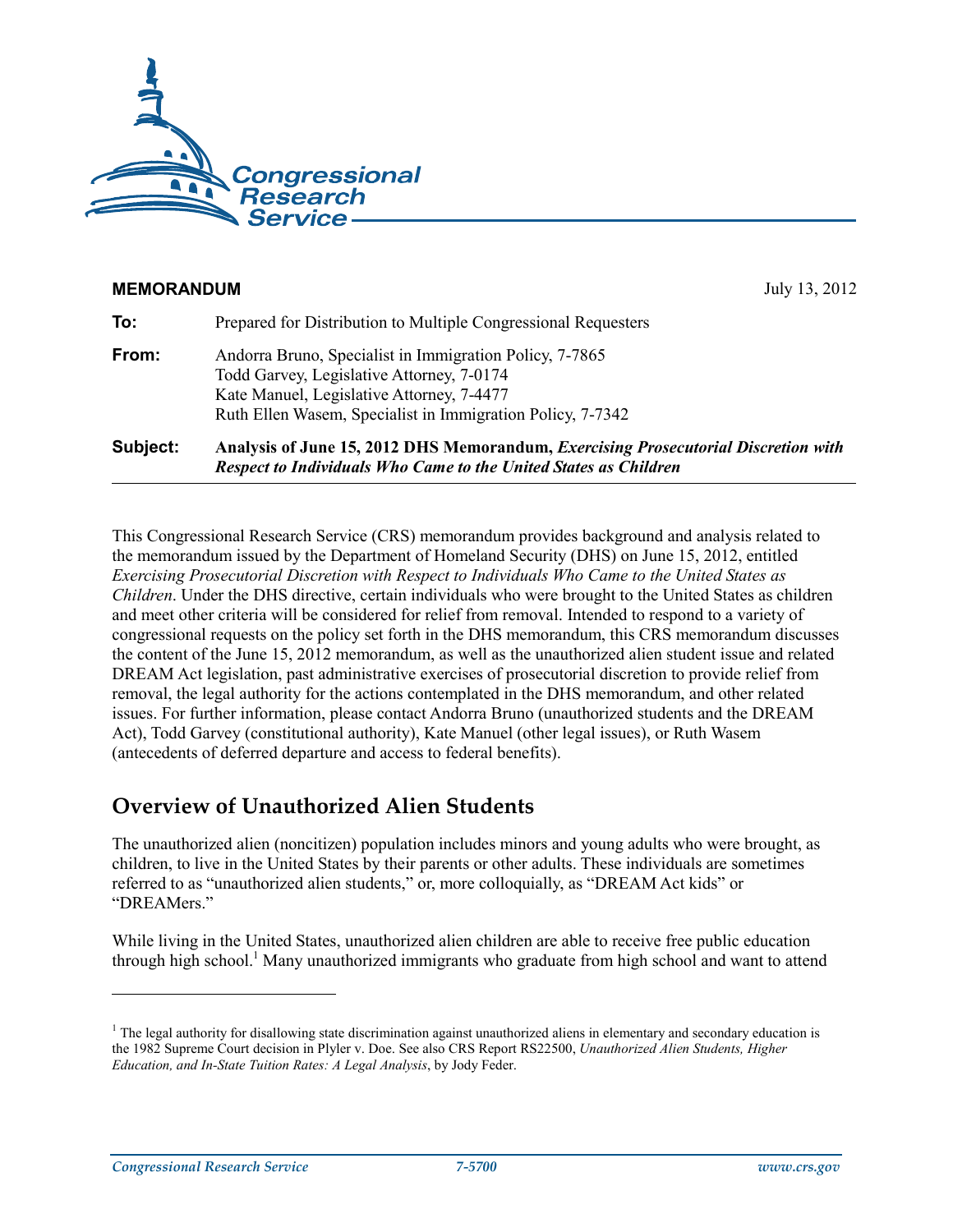college, however, find it difficult to do so. One reason for this is that they are ineligible for federal student financial aid.<sup>2</sup> Another reason relates to a provision enacted in 1996 as part of the Illegal Immigration Reform and Immigrant Responsibility Act (IIRIRA)<sup>3</sup> that discourages states and localities from granting unauthorized aliens certain "postsecondary education benefits" (referred to here as the "1996 provision").<sup>4</sup> More broadly, as unauthorized aliens, they are typically unable to work legally and are subject to removal from the United States.<sup>5</sup>

According to DHS estimates, there were 1.4 million unauthorized alien children under age 18 living in the United States in January 2011. In addition, there were 1.6 million unauthorized individuals aged 18 to 24, and 3.7 million unauthorized individuals aged 25 to 34.<sup>6</sup> These data represent totals and include all individuals in the specified age groups regardless of length of presence in the United States, age at time of initial entry into the United States, or educational status. Numerical estimates of potential beneficiaries of the policy set forth in DHS's June 15, 2012 memorandum are provided below.

# **Legislation**

1

Multiple bills have been introduced in recent Congresses to provide relief to unauthorized alien students. These bills have often been entitled the Development, Relief, and Education for Alien Minors Act, or the DREAM Act. A common element in these bills is that they would enable certain unauthorized alien students to obtain legal status through an immigration procedure known as *cancellation of removal*<sup>7</sup> and at some point in the process, to obtain legal permanent resident (LPR) status, provided they meet all the applicable requirements. Multiple DREAM Act bills have been introduced in the  $112<sup>th</sup>$  Congress but none have seen any legislative action.<sup>8</sup>

#### **Traditional DREAM Act bills**

Since the 109<sup>th</sup> Congress, "standard" DREAM Act bills have included language to repeal the 1996 provision mentioned above and to enable certain unauthorized alien students to adjust status (that is, to obtain LPR status in the United States). These bills have proposed to grant LPR status on a conditional basis to an alien who, among other requirements, could demonstrate that he or she:

<sup>2</sup> Higher Education Act (HEA) of 1965 (P.L. 89-329), as amended, November 8, 1965, 20 U.S.C. §1001 *et seq*.

<sup>&</sup>lt;sup>3</sup> IIRIRA is Division C of P.L. 104-208, September 30, 1996.

<sup>&</sup>lt;sup>4</sup> This provision, section 505, nominally bars states from conferring postsecondary education benefits (e.g., in-state tuition) to unauthorized aliens residing within their jurisdictions if similar benefits are not conferred to out-of-state U.S. citizens. Nevertheless, about a dozen states effectively do grant in-state tuition to resident unauthorized aliens without granting similar benefits to out-of-state citizens, and courts that have considered these provisions have upheld them.

<sup>5</sup> For additional information, see CRS Report RL33863, *Unauthorized Alien Students: Issues and "DREAM Act" Legislation*, by Andorra Bruno.

<sup>6</sup> U.S. Department of Homeland Security, Office of Immigration Statistics, *Estimates of the Unauthorized Immigrant Population Residing in the United States: January 2011*, by Michael Hoefer, Nancy Rytina, and Bryan C. Baker.

<sup>&</sup>lt;sup>7</sup> Cancellation of removal is a discretionary form of relief that an alien can apply for while in removal proceedings before an immigration judge. If cancellation of removal is granted, the alien's status is adjusted to that of a legal permanent resident.

<sup>8</sup> For additional analysis of DREAM Act legislation, see CRS Report RL33863, *Unauthorized Alien Students: Issues and "DREAM Act" Legislation*.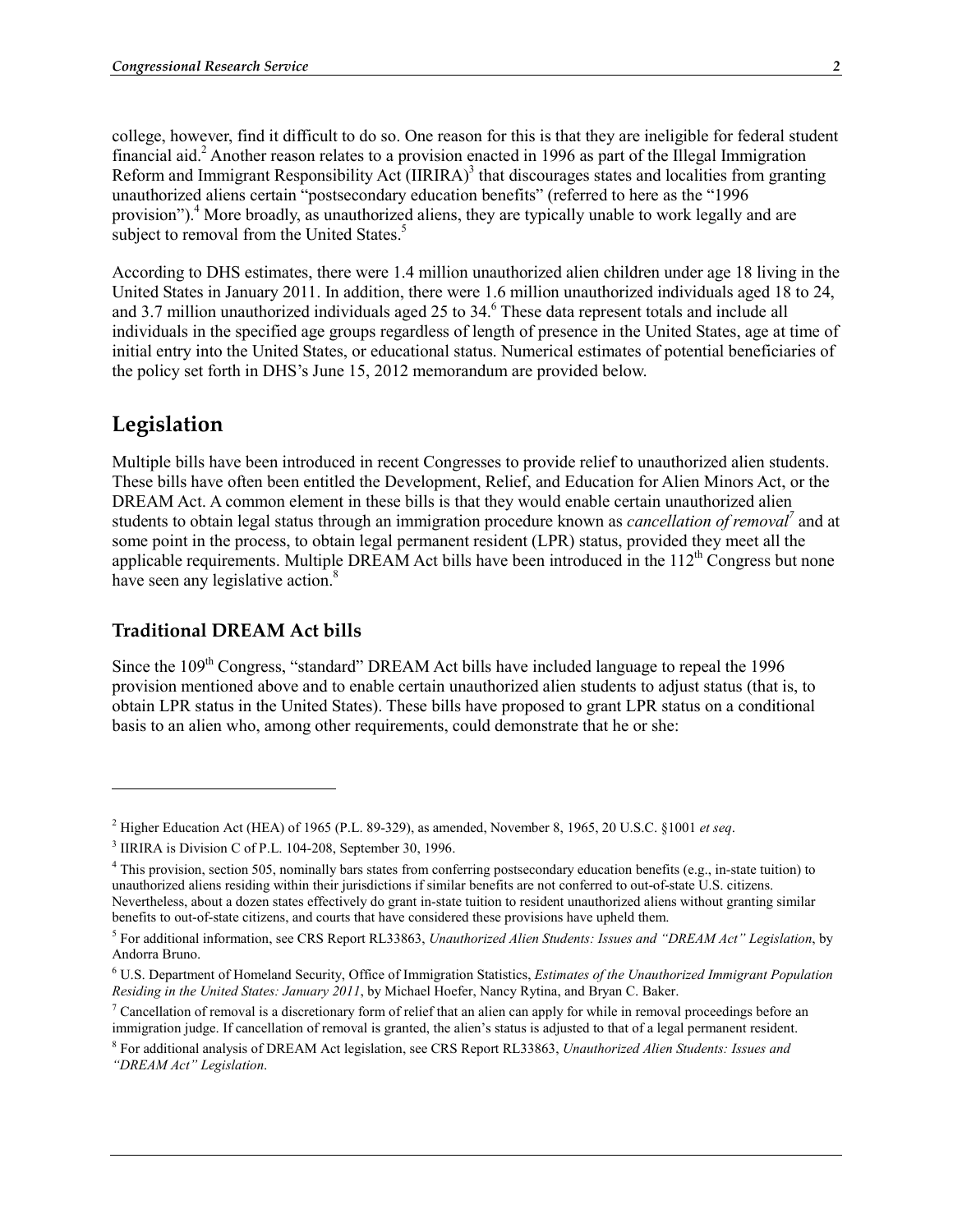- was continuously physically present in the United States for at least five years preceding the date of enactment;
- was age 15 or younger at the time of initial entry;
- had been a person of good moral character since the time of initial entry;
- was at or below a specified age (age has varied by bill) on the date of enactment; and
- had been admitted to an institution of higher education in the United States or had earned a high school diploma or the equivalent in the United States.

The bills also include special requirements concerning inadmissibility,<sup>9</sup> and some would disqualify any alien convicted of certain state or federal crimes. After six years in conditional LPR status, an alien could have the condition on his or her status removed and become a full-fledged LPR if he or she meets additional requirements, including completing at least two years in a bachelor's or higher degree program in the United States or serving in the uniformed services<sup>10</sup> for at least two years. Two similar bills with these elements (S. 952, H.R. 1842)—both entitled the DREAM Act of 2011—have been introduced in the  $112^{th}$  Congress.

## **Other Versions of the DREAM Act**

1

Revised versions of the DREAM Act have also been introduced in Congress in recent years. In the  $111<sup>th</sup>$ Congress, the House approved one of these DREAM Act measures as part of an unrelated bill, the Removal Clarification Act of 2010 (H.R. 5281).<sup>11</sup> Unlike earlier DREAM Act bills, this measure<sup>12</sup> did not include a repeal of the 1996 provision and proposed to grant eligible individuals an interim legal status prior to enabling them to adjust to LPR status. Under this measure, an alien meeting an initial set of requirements like those included in traditional DREAM Act bills (enumerated in the previous section) would have been granted conditional *nonimmigrant*<sup>13</sup> status for five years. This status could have been extended for another five years if the alien met additional requirements, including completing at least two years in a bachelor's or higher degree program in the United States or serving in the Armed Forces for at least two years. The applications to obtain conditional status initially and to extend this status would have been subject to surcharges. At the end of the second conditional period, the conditional nonimmigrant could have applied to adjust to LPR status.

<sup>&</sup>lt;sup>9</sup> The Immigration and Nationality Act (INA) enumerates classes of inadmissible aliens. Under the INA, except as otherwise provided, aliens who are inadmissible under specified grounds, such as health-related grounds or criminal grounds, are ineligible to receive visas from the Department of State or to be admitted to the United States by the Department of Homeland Security.

<sup>&</sup>lt;sup>10</sup> As defined in Section 101(a) of Title 10 of the U.S. Code, *uniformed services* means the Armed Forces (Army, Navy, Air Force, Marine Corps, and Coast Guard); the commissioned corps of the National Oceanic and Atmospheric Administration; and the commissioned corps of the Public Health Service.

<sup>&</sup>lt;sup>11</sup> The Senate failed, on a 55-41 vote, to invoke cloture on a motion to agree to the House-passed DREAM Act amendment, and H.R. 5281 died at the end of the Congress.

<sup>&</sup>lt;sup>12</sup> The language is the same as that in H.R.  $6497$  in the  $111<sup>th</sup>$  Congress.

 $13$  Nonimmigrants are legal temporary residents of the United States.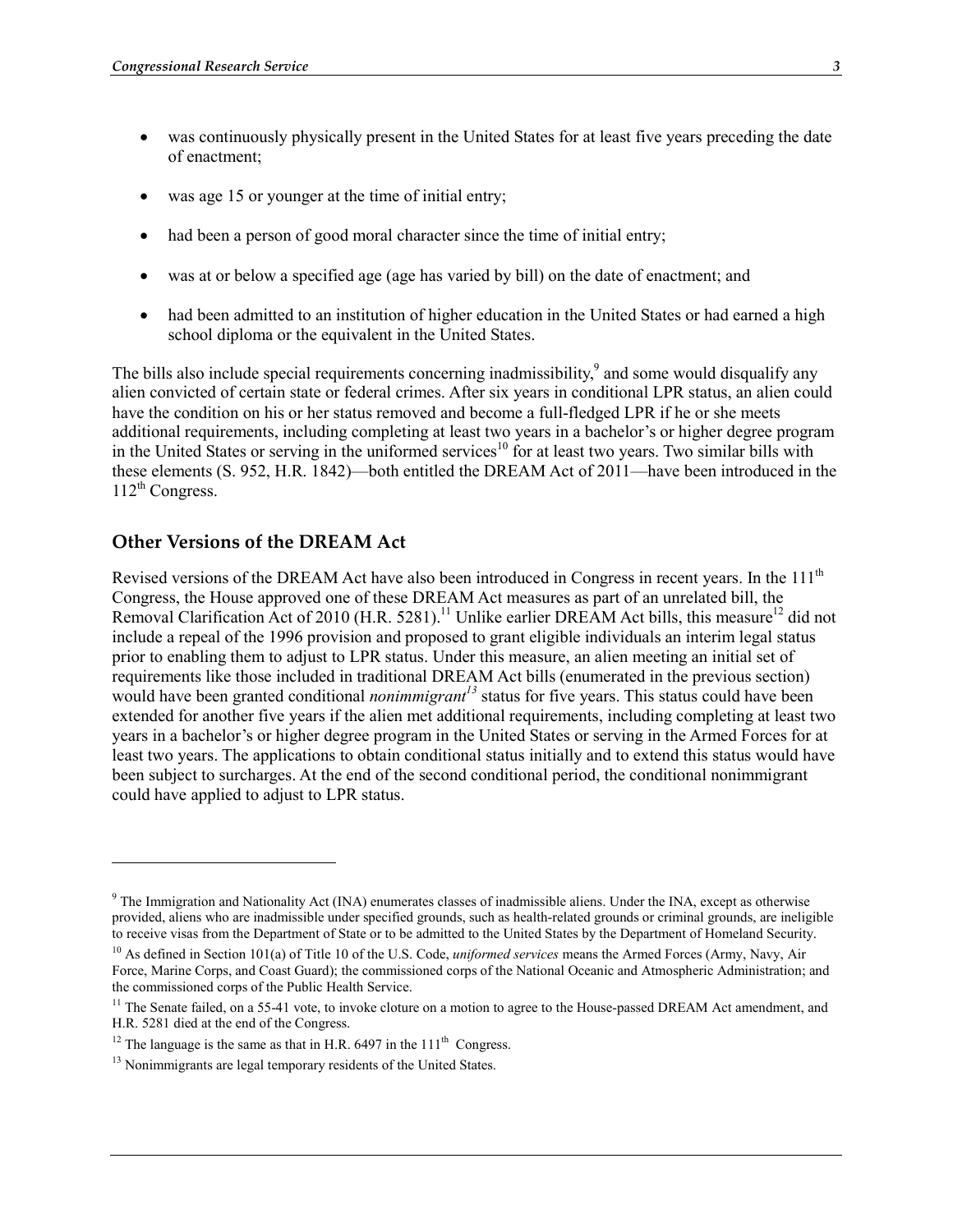Two bills in the 112<sup>th</sup> Congress—the Adjusted Residency for Military Service Act, or ARMS Act (H.R. 3823) and the Studying Towards Adjusted Residency Status Act, or STARS Act (H.R. 5869)—follow the general outline of the House-approved measure described above, but include some different, more stringent requirements. These bills would provide separate pathways for unauthorized students to obtain LPR status through military service (ARMS Act) or higher education (STARS Act). Neither bill would repeal the 1996 provision and, thus, would not eliminate the statutory restriction on state provision of postsecondary educational benefits to unauthorized aliens.

The initial requirements for conditional nonimmigrant status under the ARMS Act are like those in the traditional DREAM Act bills discussed above. The STARS Act includes most of these requirements, as well as others that are not found in other DREAM Act bills introduced in the 112<sup>th</sup> Congress. Two new STARS Act requirements for initial conditional status are: (1) admission to an accredited four-year college, and (2) submission of the application for relief before age 19 or, in some cases, before age 21.

Under both the ARMS Act and the STARS Act, the conditional nonimmigrant status would be initially valid for five years and could be extended for an additional five years if applicants meet a set of requirements. In the case of the ARMS Act, these requirements would include service in the Armed Forces on active duty for at least two years or service in a reserve component of the Armed Forces in active status for at least four years. In the case of the STARS Act, the requirements for an extension of status would include graduation from an accredited four-year institution of higher education in the United States. After obtaining an extension of status, an alien could apply to adjust to LPR status, as specified in each bill.

# **DHS Memorandum of June 15, 2012**

1

On June 15, 2012, the Obama Administration announced that certain individuals who were brought to the United States as children and meet other criteria would be considered for relief from removal. Under the memorandum, issued by Secretary of Homeland Security Janet Napolitano, these individuals would be eligible for deferred action<sup>14</sup> for two years, subject to renewal, and could apply for employment authorization.<sup>15</sup> The eligibility criteria for deferred action under the June  $15, 2012$  memorandum are:

- under age 16 at time of entry into the United States;
- continuous residence in the United States for at least five years preceding the date of the memorandum;

<sup>&</sup>lt;sup>14</sup> Deferred action is "a discretionary determination to defer removal action of an individual as an act of prosecutorial discretion." U.S. Department of Homeland Security, "Secretary Napolitano Announces Deferred Action Process for Young People Who Are Low Enforcement Priorities," http://www.dhs.gov/files/enforcement/deferred-action-process-for-young-people-who-are-lowenforcement-priorities.shtm.

<sup>&</sup>lt;sup>15</sup> U.S. Department of Homeland Security, Memorandum to David V. Aguilar, Acting Commissioner, U.S. Customs and Border Protection, Alejandro Mayorkas, Director, U.S. Citizenship and Immigration Services, John Morton, Director, U.S. Immigration and Customs Enforcement, from Janet Napolitano, Secretary of Homeland Security, *Exercising Prosecutorial Discretion with Respect to Individuals Who Came to the United States as Children*, June 15, 2012, http://www.dhs.gov/xlibrary/assets/s1 exercising-prosecutorial-discretion-individuals-who-came-to-us-as-children.pdf.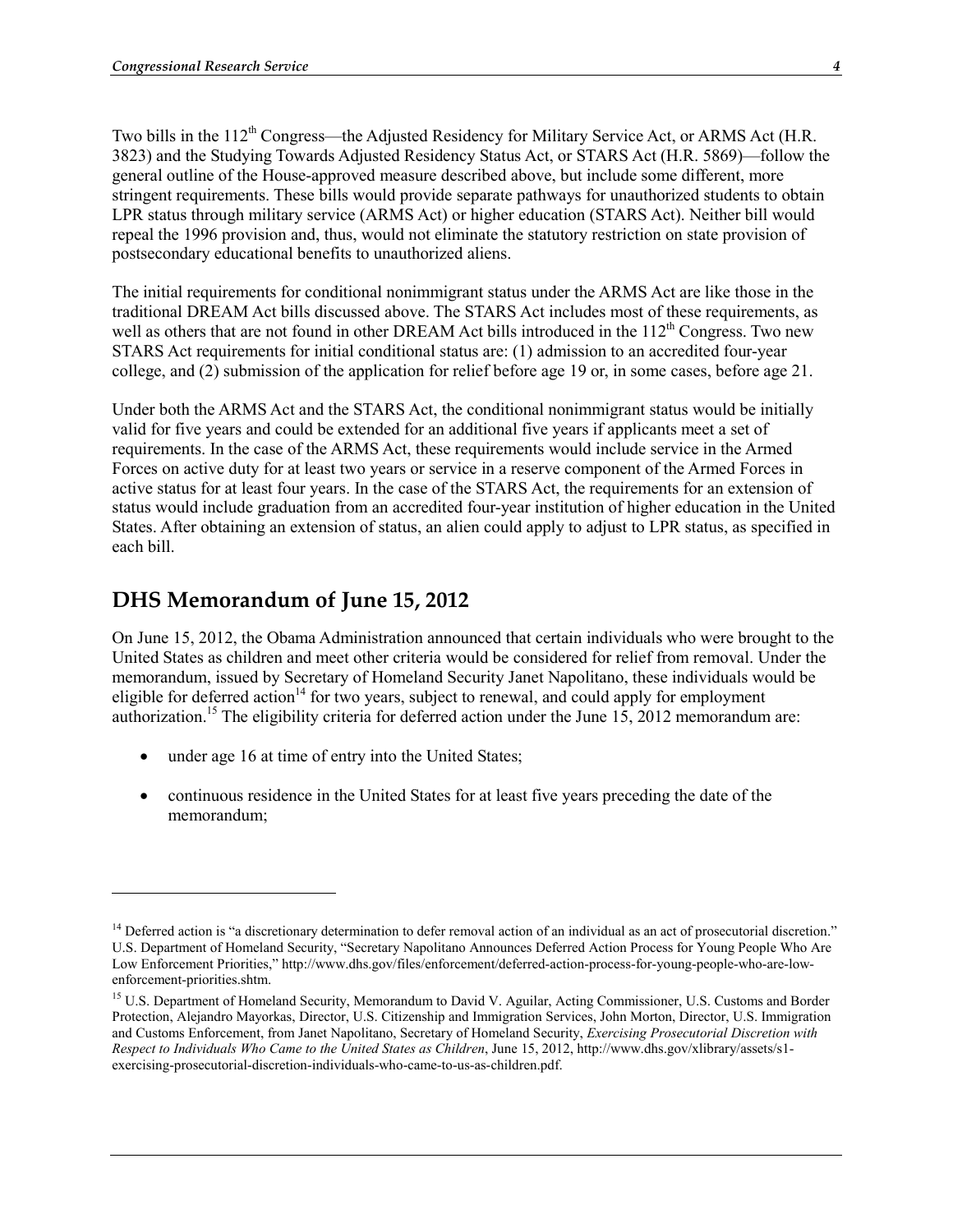- in school, graduated from high school or obtained general education development certificate, or honorably discharged from the Armed Forces;
- not convicted of a felony offense, a significant misdemeanor offense, or multiple misdemeanor offenses, and not otherwise a threat to national security or public safety; and
- age 30 or below.

These eligibility criteria are similar to those included in DREAM Act bills discussed above. The deferred action process set forth in the June 15, 2012 memorandum, however, would not grant eligible individuals a legal immigration status. $16$ 

Based on these eligibility criteria, the Pew Hispanic Center has estimated that the policy set forth in the June 15, 2012 memorandum could benefit up to 1.4 million unauthorized aliens in the United States. This potential beneficiary population total includes 0.7 million individuals under age 18 and 0.7 million individuals aged 18 to  $30<sup>17</sup>$ 

# **Antecedents of the Policy**

<u>.</u>

The Attorney General and, more recently, the Secretary of Homeland Security have had prosecutorial discretion in exercising the power to remove foreign nationals. In 1959, a major textbook of immigration law stated, "Congress traditionally has entrusted the enforcement of its deportation policies to executive officers and this arrangement has been approved by the courts."18 Specific guidance on how prosecutorial discretion was applied in individual cases was elusive in the early years.<sup>19</sup> Generally, prosecutorial discretion is the authority that an enforcement agency has in deciding whether to enforce or not enforce the law against someone. In the immigration context, prosecutorial discretion exists across a range of decisions that include: prioritizing certain types of investigations; deciding whom to stop, question and arrest; deciding to detain an alien; issuing a notice to appear (NTA); granting deferred action; agreeing to let the alien depart voluntarily; and executing a removal order. (The legal authority to exercise prosecutorial discretion is discussed separately below.)

<sup>&</sup>lt;sup>16</sup> The DHS memorandum states: "This memorandum confers no substantive right, immigration status or pathway to citizenship. Only the Congress, acting through its legislative authority, can confer these rights. It remains for the executive branch, however, to set forth policy for the exercise of discretion within the framework of the existing law." Ibid., p. 3.

<sup>&</sup>lt;sup>17</sup> Pew Hispanic Center, "Up to 1.4 Million Unauthorized Immigrants Could Benefit from New Deportation Policy," June 15, 2012, http://www.pewhispanic.org/2012/06/15/up-to-1-4-million-unauthorized-immigrants-could-benefit-from-new-deportationpolicy/.

<sup>&</sup>lt;sup>18</sup> Charles Gordon and Harry N. Rosenfield, *Immigration Law and Procedure*, Albany, New York: Banks and Company, 1959, p. 406.

<sup>&</sup>lt;sup>19</sup> For example, in 1961, an official with the former Immigration and Naturalization Service (INS) offered his insights on circumstances in which discretionary relief from removal might be provided. The first factor he cited was age: "I have always felt that young people should be treated in our proceedings as are juveniles in the Courts who have violated criminal law.... My personal opinion is that certainly someone under eighteen is entitled to extra consideration." He added that persons over 60 or 65 years of age should be given special consideration. He also emphasized length of residence in the United States as a factor, noting that "five years is a significant mark in immigration law." Other factors he raised included good moral character, family ties in the United States, and exceptional and unusual hardship to the alien as well as family members. Aaron I. Maltin, Special Inquiry Officer, "Relief from Deportation," *Interpreter Releases*, vol. 38, no. 21 (June 9, 1961), pp. 150-155. He also discussed refugee and asylum cases.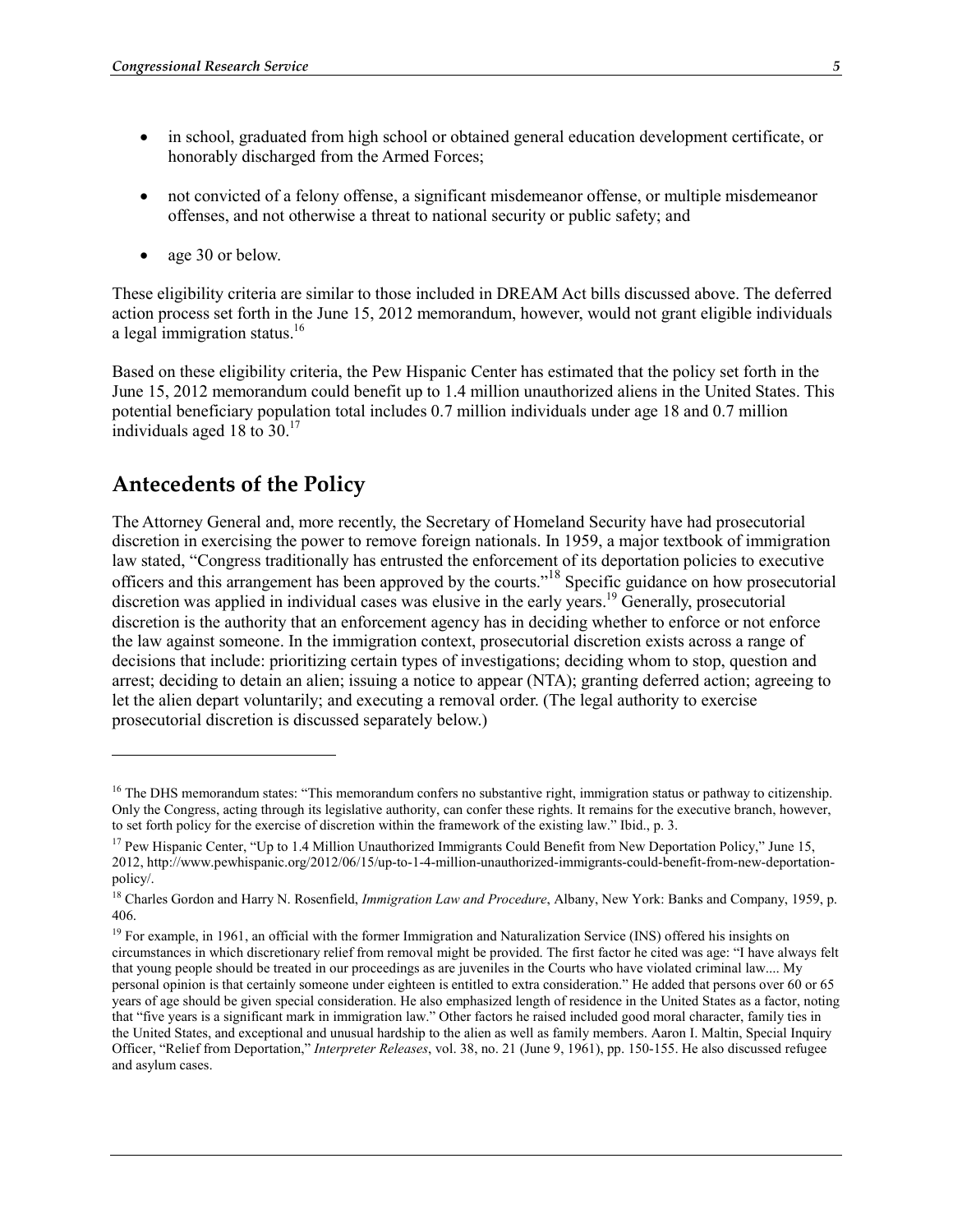Over the next few decades, an official guidance on discretionary relief from removal began to take shape. A 1985 Congressional Research Service "white paper" on discretionary relief from deportation described the policies of Immigration and Naturalization Service  $(INS)^{20}$  at that time.

Currently, three such discretionary procedures are relatively routinely used by INS to provide relief from deportation. One of the procedures – stay of deportation – is defined under INS regulations; another—deferred departure or deferred action – is described in INS operating instructions; and the third – extended voluntary departure—has not been formally defined and appears to be evolving.

The CRS "white paper" further noted that the executive branch uses these three forms of prosecutorial discretion "to provide relief the Administration feels is appropriate but which would not be available under the statute."<sup>21</sup>

In an October 24, 2005, memorandum, William Howard, then-Principal Legal Advisor of DHS's Immigration and Customs Enforcement (ICE), cited several policy factors relevant to the need to exercise prosecutorial discretion. One factor he identified was institutional change. He wrote:

 "Gone are the days when INS district counsels... could simply walk down the hall to an INS district director, immigrant agent, adjudicator, or border patrol officer to obtain the client's permission to proceed ... Now the NTA-issuing clients might be in different agencies, in different buildings, and in different cities from our own."

Another issue Howard raised was resources. He pointed out that the Office of Principal Legal Advisor (OPLA) was "handling about 300,000 cases in the immigration courts, 42,000 appeals before the Board of Immigration Appeals (BIA or Board) and 12,000 motions to re-open each year." He further stated:

"Since 2001, federal immigration court cases have tripled. That year there were 5,435 federal court cases. Four years later, in fiscal year 2004, that number had risen to 14,699 federal court cases. Fiscal year 2005 federal court immigration cases will approximate  $15,000.^{22}$ 

Howard offered examples of the types of cases to consider for prosecutorial discretion, such as someone who had a clearly approvable petition to adjust to legal permanent resident status, someone who was an immediate relative of military personnel, or someone for whom sympathetic humanitarian circumstances "cry for an exercise of prosecutorial discretion."<sup>23</sup>

In November 2007, then-DHS Assistant Secretary for ICE Julie L. Myers issued a memorandum in which she clarified that the replacement of the "catch and release" procedure with the "catch and return" policy for apprehended aliens (i.e., a zero-tolerance policy for all aliens apprehended at the border) did not "diminish the responsibility of ICE agents and officers to use discretion in identifying and responding to

1

<sup>&</sup>lt;sup>20</sup> Most of the immigration-related functions of the former INS were transferred to the U.S. Department of Homeland Security when it was created in 2002 by the Homeland Security Act (P.L. 107-296). Three agencies in DHS have important immigration functions in which prosecutorial discretion may come into play: Customs and Border Protection (CBP), Immigration and Customs Enforcement (ICE), and U.S. Citizenship and Immigration Services (USCIS).

<sup>&</sup>lt;sup>21</sup> Sharon Stephan, *Extended Voluntary Departure and Other Blanket Forms of Relief from Deportation*, Congressional Research Service, 85-599 EPW, February 23, 1985.

<sup>22</sup> William J. Howard, Principal Legal Advisor, U.S. Immigration and Customs Enforcement, *Prosecutorial Discretion*, memorandum to all OPLA Chief Counsel, October 24, 2005.

<sup>23</sup> *Ibid.*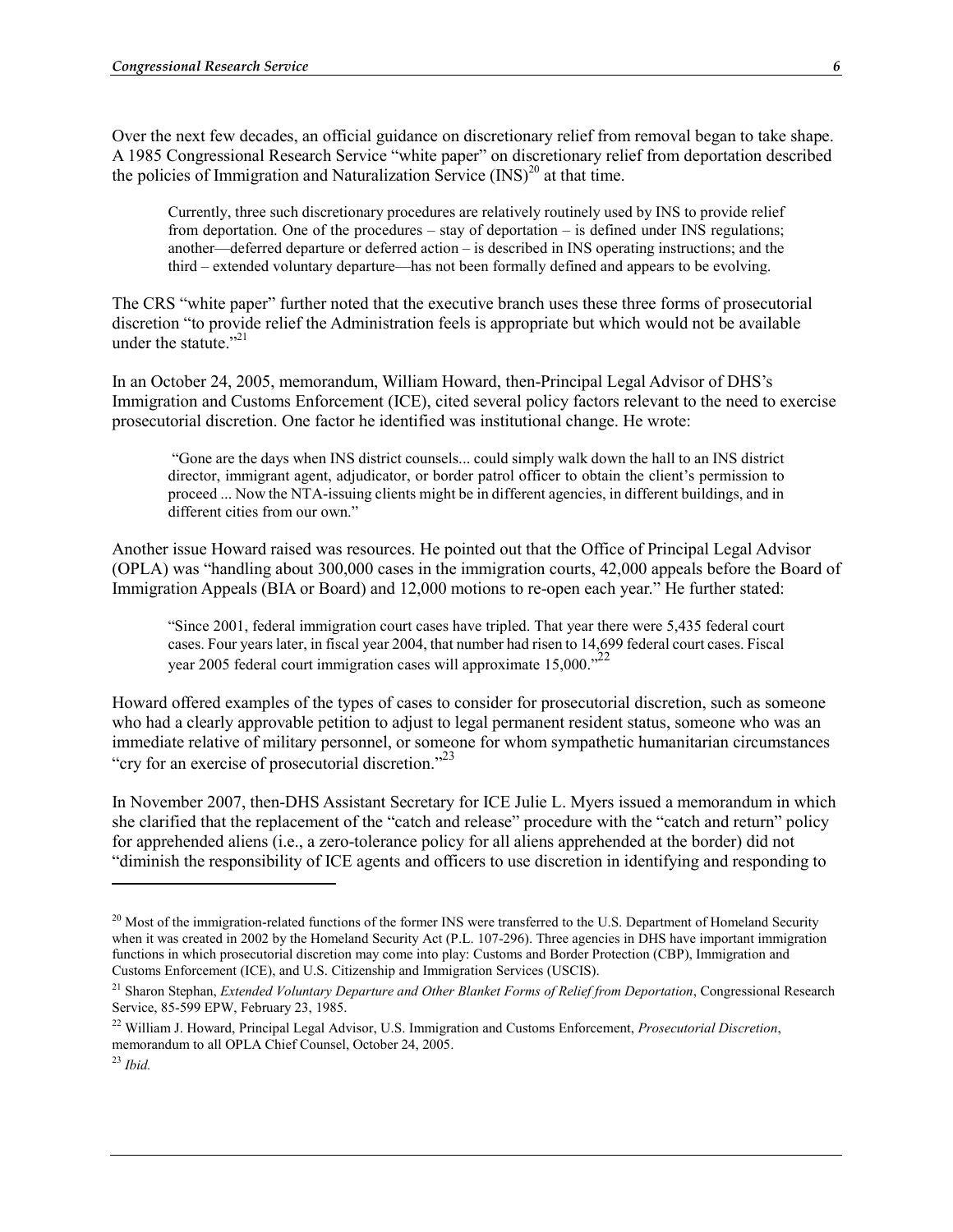1

meritorious health-related cases and caregiver issues."<sup>24</sup> Assistant Secretary Myers referenced and attached a November 7, 2000, memorandum entitled "Exercising Prosecutorial Discretion," which was written by former INS Commissioner Doris Meissner. The 2000 memorandum stated, in part:

"Like all law enforcement agencies, the INS has finite resources, and it is not possible to investigate and prosecute all immigration violations. The INS historically has responded to this limitation by setting priorities in order to achieve a variety of goals. These goals include protecting public safety, promoting the integrity of the legal immigration system, and deterring violations of the immigration law. It is an appropriate exercise of prosecutorial discretion to give priority to investigating, charging, and prosecuting those immigration violations that will have the greatest impact on achieving these goals."<sup>25</sup>

Meissner further stated that prosecutorial discretion should not become "an invitation to violate or ignore the law". $26$ 

The Meissner, Howard, and Myers memoranda provide historical context for the March 2011 memorandum on prosecutorial discretion written by ICE Director John Morton.<sup>27</sup> Morton published agency guidelines that define a three-tiered priority scheme that applies to all ICE programs and enforcement activities related to civil immigration enforcement.<sup>28</sup> Under these guidelines, ICE's top three civil immigration enforcement priorities are to: (1) apprehend and remove aliens who pose a danger to national security or a risk to public safety, (2) apprehend and remove recent illegal entrants,  $^{29}$  and (3) apprehend aliens who are fugitives or otherwise obstruct immigration controls.<sup>3</sup>

In a June 17, 2011 memorandum, Morton spells out 18 factors that are among those that should be considered in weighing prosecutorial discretion. The factors include those that might halt removal

<sup>24</sup> Julie L. Myers, Assistant Secretary, Immigration and Customs Enforcement, *Prosecutorial and Custody Discretion,* memorandum, November 7, 2007. CRS Report R42057, *Interior Immigration Enforcement: Programs Targeting Criminal Aliens*, by Marc R. Rosenblum and William A. Kandel. (Hereafter CRS R42057, *Interior Immigration Enforcement.*)

<sup>25</sup> Doris Meissner, Commissioner, Immigration and Naturalization Service, *Exercising Prosecutorial Discretion*, memorandum to regional directors, district directors, chief patrol agents, and the regional and district counsels, November 7, 2000. <sup>26</sup> *Ibid*.

<sup>27</sup> John Morton, Director, Immigration and Customs Enforcement, *Civil Immigration Enforcement Priorities for the Apprehension, Detention, and Removal of Aliens*, memorandum, March 2, 2011.

<sup>&</sup>lt;sup>28</sup> ICE's mission includes the criminal and civil enforcement of federal laws governing border control, customs, trade, and immigration; see ICE, "ICE Overview: Mission," http://www.ice.gov/about/overview/. Laws governing the detention and removal of unauthorized aliens generally fall under ICE's civil enforcement authority, while laws governing the prosecution of crimes, including immigration-related crimes, fall under ICE's criminal enforcement authority. Also see Hiroshi Motomura, "The Discretion That Matters: Federal Immigration Enforcement, State and Local Arrests, and the Civil-Criminal Line," *UCLA Law Review*, vol. 58, no. 6 (August 2011), pp. 1819-1858.

<sup>&</sup>lt;sup>29</sup> The memorandum does not define "recent illegal entrants." DHS regulations permit immigration officers to summarily exclude an alien present in the United States for less than two years unless the alien expresses an intent to apply for asylum or has a fear of persecution or torture; and DHS policy is to pursue expedited removal proceedings against aliens who are determined to be inadmissible because they lack proper documents, are present in the United States without having been admitted or paroled following inspection by an immigration officer at a designated port of entry, are encountered by an immigration officer within 100 miles of the U.S. border, and have not established to the satisfaction of an immigration officer that they have been physically present in the United States for over 14 days. See CRS Report RL33109, *Immigration Policy on Expedited Removal of Aliens*, by Alison Siskin and Ruth Ellen Wasem.

<sup>30</sup> CRS Report R42057, *Interior Immigration Enforcement: Programs Targeting Criminal Aliens*, by Marc R. Rosenblum and William A. Kandel.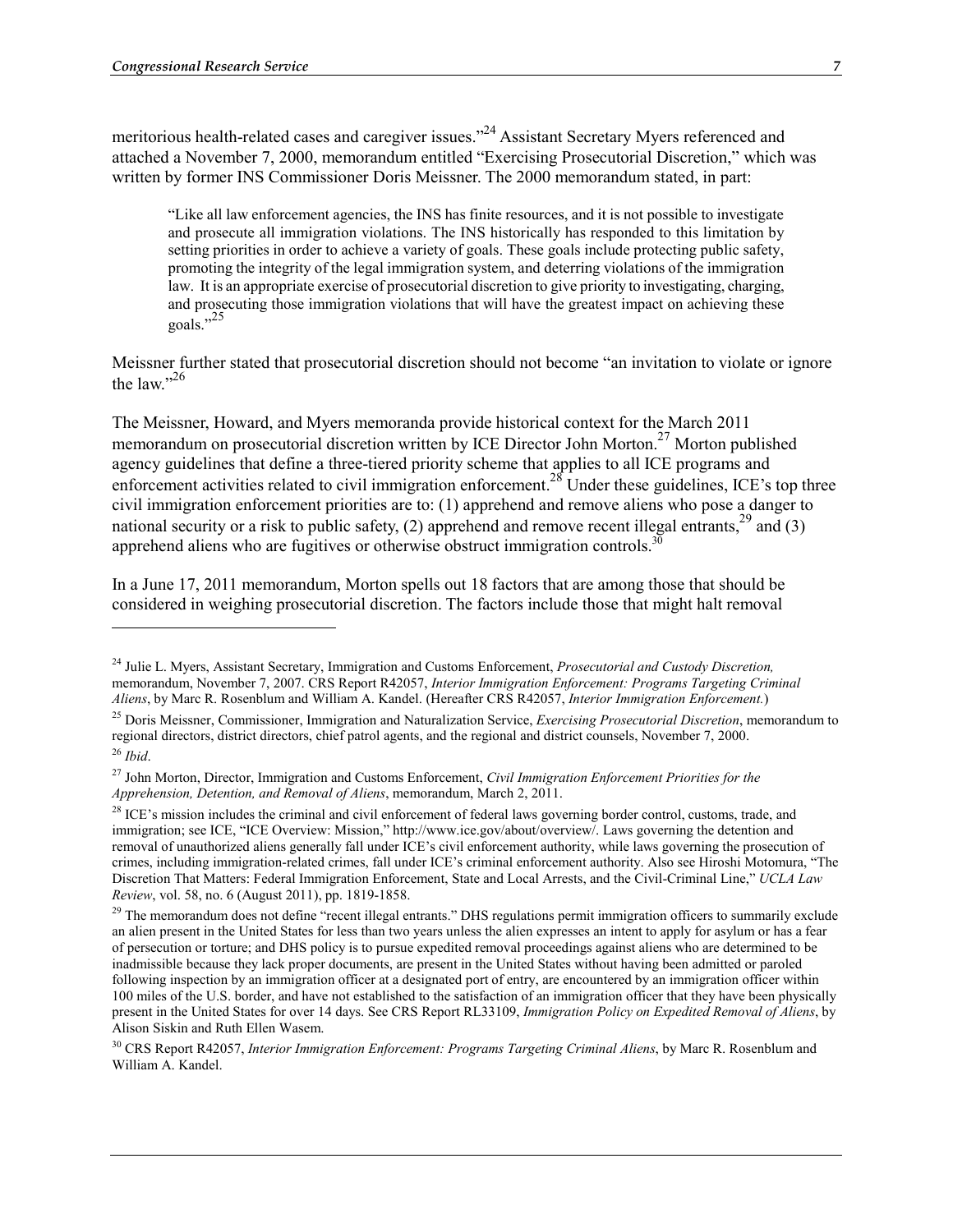proceedings, such as whether the person's immediate relative is serving in the military, whether the person is a caretaker of a person with physical or mental disabilities, or whether the person has strong ties to the community. The factors Morton lists also include those that might prioritize a removal proceeding, such as whether the person has a criminal history, whether the person poses a national security or public safety risk, whether the person recently arrived in the United States, and how the person entered. At the same time, the memorandum states:

"This list is not exhaustive and no one factor is determinative. ICE officers, agents and attorneys should always consider prosecutorial discretion on a case-by-case basis. The decisions should be based on the totality of the circumstances, with the goal of conforming to ICE's enforcement priorities."

The Morton memorandum would halt removal proceedings on those foreign nationals that are not prioritized for removal. The foreign nationals whose removals are halted in keeping with the Morton memorandum might be given deferred action or some other relief from removal.<sup>31</sup>

## **Deferred Action**

1

In 1975, INS issued guidance on a specific form of prosecutorial discretion known as deferred action, which cited "appealing humanitarian factors." The INS Operating Instructions said that consideration should be given to advanced or tender age, lengthy presence in the United States, physical or mental conditions requiring care or treatment in the United States, and the effect of deportation on the family members in the United States. On the other hand, those INS Operating Instructions made clear that criminal, immoral or subversive conduct or affiliations should also be weighed in denying deferred action.<sup>32</sup> Today within DHS, all three of the immigration-related agencies—ICE, U.S. Citizenship and Immigration Services (USCIS), and Customs and Border Protection (CBP)—possess authority to grant deferred action. A foreign national might be considered for deferred action at any stage of the administrative process.  $33$ 

Because of where the foreign national may be in the process, ICE issuances of deferred action are more likely to be aliens who are detained or in removal proceedings. It is especially important to note, as mentioned above, that not all prosecutorial discretion decisions to halt removal proceedings result in a grant of deferred action to the foreign national. Voluntary departure, for example, might be an alternative outcome of prosecutorial discretion.34

<sup>31</sup> John Morton, Director of Immigration and Customs Enforcement, *Exercising Prosecutorial Discretion Consistent with the Civil Immigration Enforcement Priorities of the Agency for Apprehension, Detention and Removal of Aliens*, memorandum to field office directors, special agents in charge, and chief counsels, June 17, 2011.

<sup>32</sup> Shoba Sivaprasad Wadhia, "The Role of Prosecutorial Discretion in Immigration Law," *Connecticut Public Interest Law Journal,* Spring 2010.

<sup>33</sup>Charles Gordon, Stanley Mailman, Stephen Yale-Loehr, *Immigration Law and Procedure*. Newark: LexisNexis, vol. 6, §72.03.

<sup>&</sup>lt;sup>34</sup> Voluntary departure typically means that the alien concedes removability and departs the United States on his or her own recognizance, rather than with a final order of removal.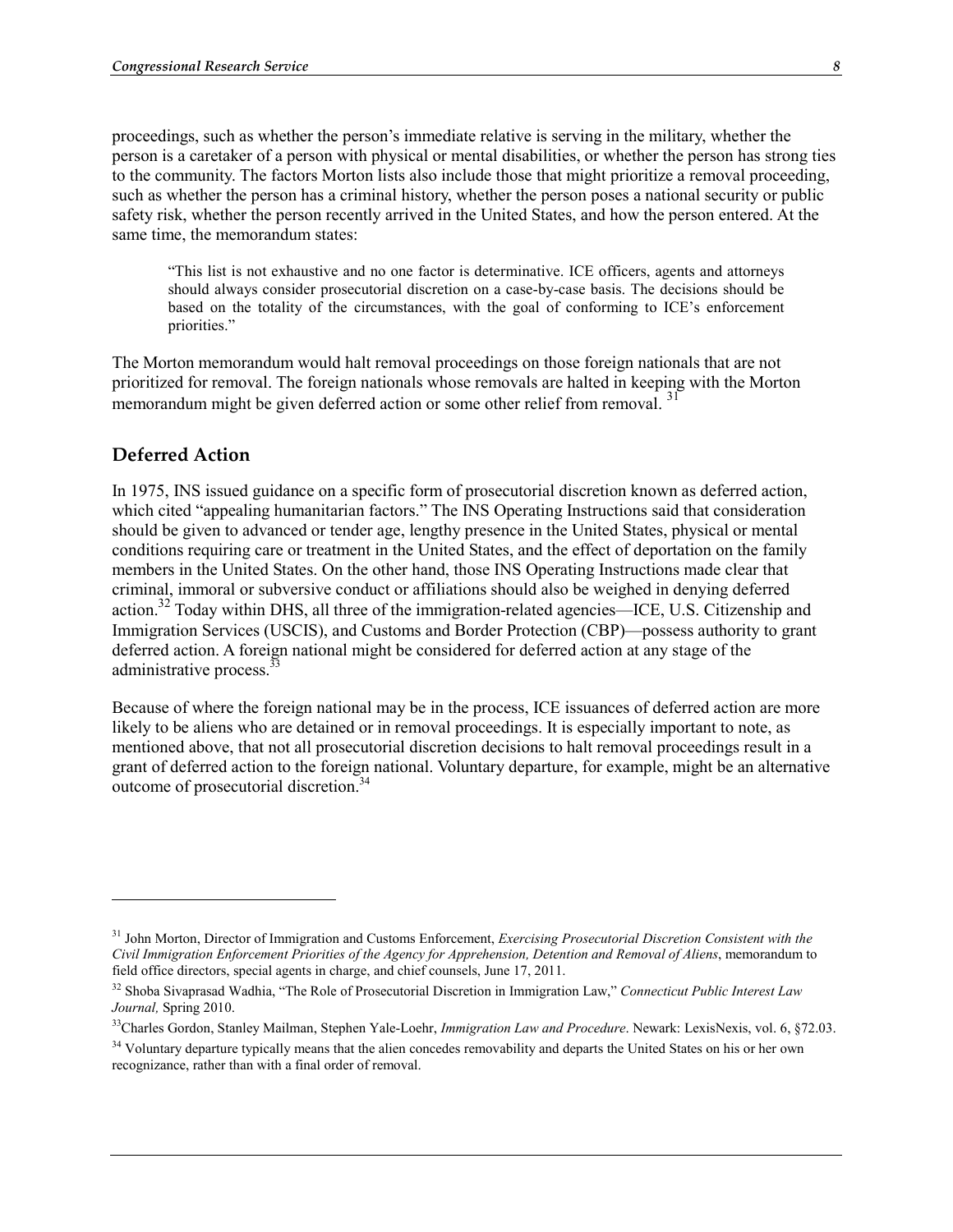#### **Other Forms of Deferred Departure**

In addition to deferred action, which is granted on a case-by-case basis, the Administration may use prosecutorial discretion, under certain conditions, to provide relief from deportation that is applied as blanket relief.<sup>35</sup> The statutory authority cited by the agency for these discretionary procedures is generally that portion of the INA that confers on the Attorney General the broad authority for general enforcement and the section of the law covering the authority for voluntary departure.<sup>36</sup>

The two most common uses of prosecutorial discretion to provide blanket relief from deportation have been deferred departure or deferred enforced departure (DED) and extended voluntary departure (EVD).<sup>37</sup> The discretionary procedures of DED and EVD continue to be used to provide relief the Administration feels is appropriate. Foreign nationals who benefit from EVD or DED do not necessarily register for the status with USCIS, but they trigger the protection when they are identified for deportation. If, however, they wish to be employed in the United States, they must apply for a work authorization from USCIS.

The executive branch has provided blanket or categorical deferrals of deportation numerous times over the years. CRS has compiled a list of these administrative actions since 1976 in **Appendix A**. 38 As the table indicates, most of these discretionary deferrals have been done on a country-specific basis, usually in response to war, civil unrest, or natural disasters. In many of these instances, Congress was considering legislative remedies for the affected groups, but had not yet enacted immigration relief for them. The immigration status of those who benefited from these deferrals of deportation often—but not always was resolved by legislation adjusting their status (**Appendix A**).

#### **Two Illustrative Examples**

<u>.</u>

Several of the categorical deferrals of deportation that were **not** country-specific bear some similarities to the June 15, 2012 policy directive. Two examples listed in **Appendix A** are summarized below: the "Silva letterholders" class and the "family fairness" relatives. Both of these groups receiving discretionary relief from deportation were unique in their circumstances. While each group included many foreign nationals who would otherwise be eligible for LPR visas, they were supposed to wait in numerically-limited visa categories. These wait times totaled decades for many of them. Congress had considered but not enacted legislation addressing their situations. Ultimately, their cases were resolved by provisions folded into comprehensive immigration legislation.39

<sup>&</sup>lt;sup>35</sup> In addition to relief offered through prosecutorial discretion, the INA provides for Temporary Protected Status (TPS). TPS may be granted under the following conditions: there is ongoing armed conflict posing serious threat to personal safety; a foreign state requests TPS because it temporarily cannot handle the return of nationals due to environmental disaster; or there are extraordinary and temporary conditions in a foreign state that prevent aliens from returning, provided that granting TPS is consistent with U.S. national interests. CRS Report RS20844, *Temporary Protected Status: Current Immigration Policy and Issues*, by Ruth Ellen Wasem and Karma Ester.

<sup>36 §240</sup> of INA, 8 U.S.C. §1229a; §240B, 8 U.S.C. §1229c.

<sup>&</sup>lt;sup>37</sup> As TPS is spelled out in statute, it is not considered a use of prosecutorial discretion, but it does provide blanket relief from removal temporarily.

<sup>&</sup>lt;sup>38</sup> Appendix A only includes those administrative actions that could be confirmed by copies of official government guidance or multiple published accounts. For example, reports of deferred action after Hurricane Katrina or the September 11, 2001, terrorist attacks could not be verified, though it seems likely that the Administration did provide some type of temporary reprieve.

<sup>&</sup>lt;sup>39</sup> These policies and legal provisions pre-date the Illegal Immigration Reform and Immigrant Responsibility Act of 1996 (referenced above), which added substantial new penalties and bars for illegal presence in the United States.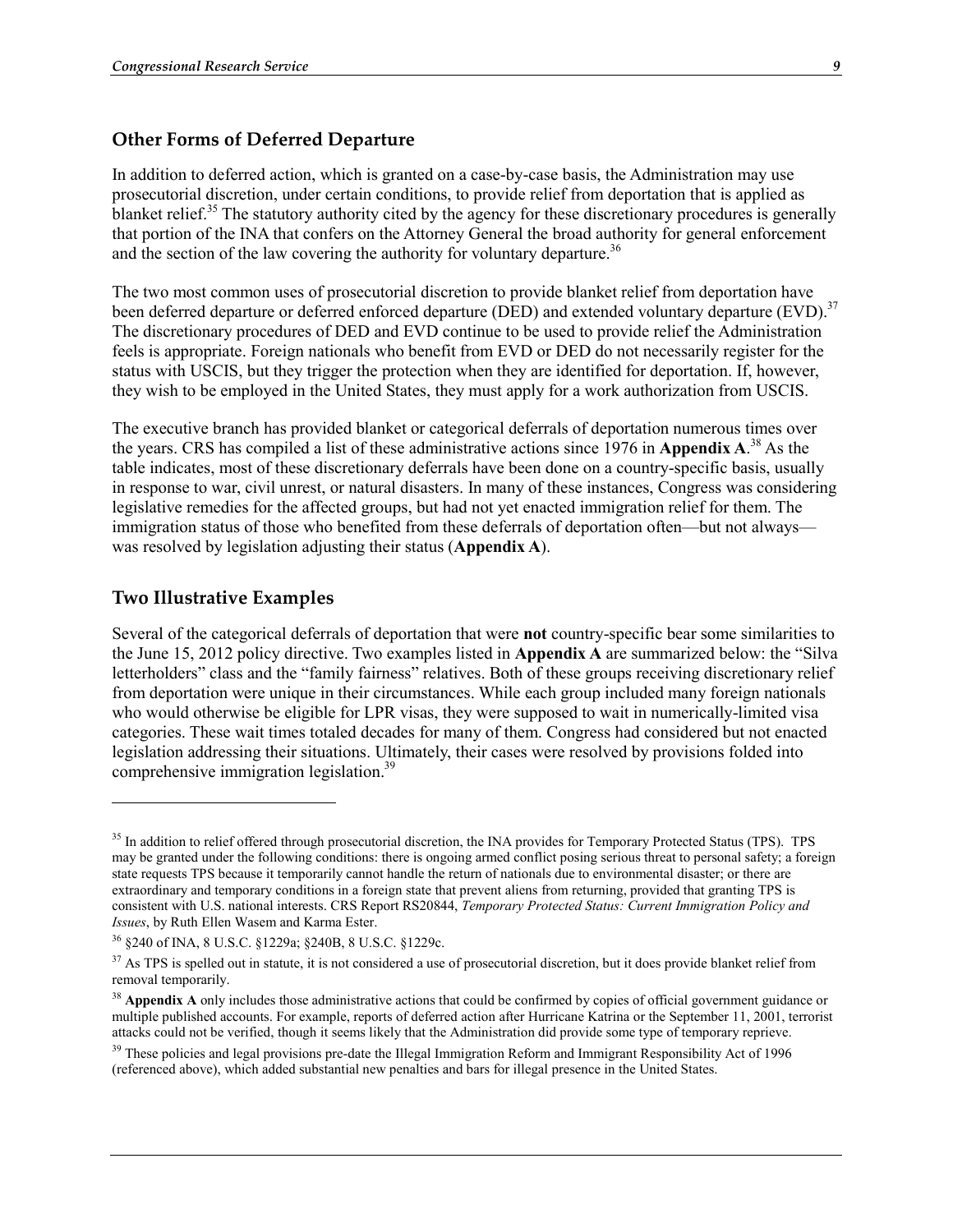1

The "Silva letterholders" were foreign nationals from throughout the Western Hemisphere who were in the United States without legal authorization. In 1976, the Attorney General opined that the State Department had been incorrectly charging the visas for Cuban refugees against the Western Hemisphere numerical limits from 1966 to 1976. A class action case named for Mr. Refugio Silva was filed to recapture the 145,000 LPR visas given to Cubans for foreign nationals with approved petitions from other Western Hemisphere nations. Apparently many of the aliens involved in the case were already in the country, out-of-status, even though they had LPR petitions pending. In other words, they had jumped the line. In 1977, the Attorney General temporarily suspended the expulsion while the class action case moved forward. Class members were allowed to apply for work authorization. Meanwhile, Congress passed amendments to the INA in 1978 that put the Western Hemisphere nations under the per-country cap, which further complicated their situation, by making visa availability more difficult for some but not all of the Western Hemisphere countries. The courts ruled for the Silva class, but the 145,000 recaptured visas were inadequate to cover the estimated 250,000 people who had received letters staying their deportation and permitting them to work. When the dependents of the Silva letterholders were included, the estimated number grew to almost half a million. Most of those in the Silva class who did not get one of the recaptured visas were ultimately eligible to legalize through P.L. 99-603, the Immigration Reform and Control Act (IRCA) of 1986.

Another example are the unauthorized spouses and children of aliens who legalized through IRCA. As Congress was debating IRCA, it weighed and opted not to provide a legalization pathway for the immediate relatives of aliens who met the requirements of IRCA unless they too met those requirements. As IRCA's legalization programs were being implemented, the cases of unauthorized spouses and children who were not eligible to adjust with their family came to the fore. In 1987, Attorney General Edward Meese authorized the INS district directors to defer deportation proceedings where "compelling or humanitarian factors existed." Legislation addressing this population was introduced throughout the 1980s, but not enacted. In 1990, INS Commissioner Gene McNary issued a new "Family Fairness" policy for family members of aliens legalized through IRCA, dropping the where "compelling or humanitarian factors existed" requirement. At the time, McNary stated that an estimated 1.5 million unauthorized aliens would benefit from the policy. The new policy also allowed the unauthorized spouses and children to apply for employment authorizations. Ultimately, the Immigration Act of 1990 (P.L. 101-649) provided relief from deportation and employment authorization to them so they could remain in the United States until a family-based immigration visa became available. P.L. 101-649 also provided additional visas for the family-based LPR preference category in which they were waiting.

# **Legal Authority Underlying the June 15, 2012 Memorandum**

The Secretary of Homeland Security would appear to have the authority to grant both deferred action and work authorization, as contemplated by the June 15 memorandum, although the basis for such authority is different in the case of deferred action than in the case of work authorization. The determination as to whether to grant deferred action has traditionally been recognized as within the prosecutorial discretion of immigration officers<sup>40</sup> and, thus, has been considered an inherent power of the executive branch, to which

<sup>40</sup> *See, e.g.*, Matter of Yauri, 25 I. & N. Dec. 103 (2009) (characterizing a grant of deferred action as within the prosecutorial discretion of immigration officers); Doris Meissner, Commissioner, Immigration and Naturalization Service, *Exercising Prosecutorial Discretion*, Nov. 7, 2000, at 2 (listing "granting deferred action or staying a final order of removal" among the determinations in which immigration officers may exercise prosecutorial discretion).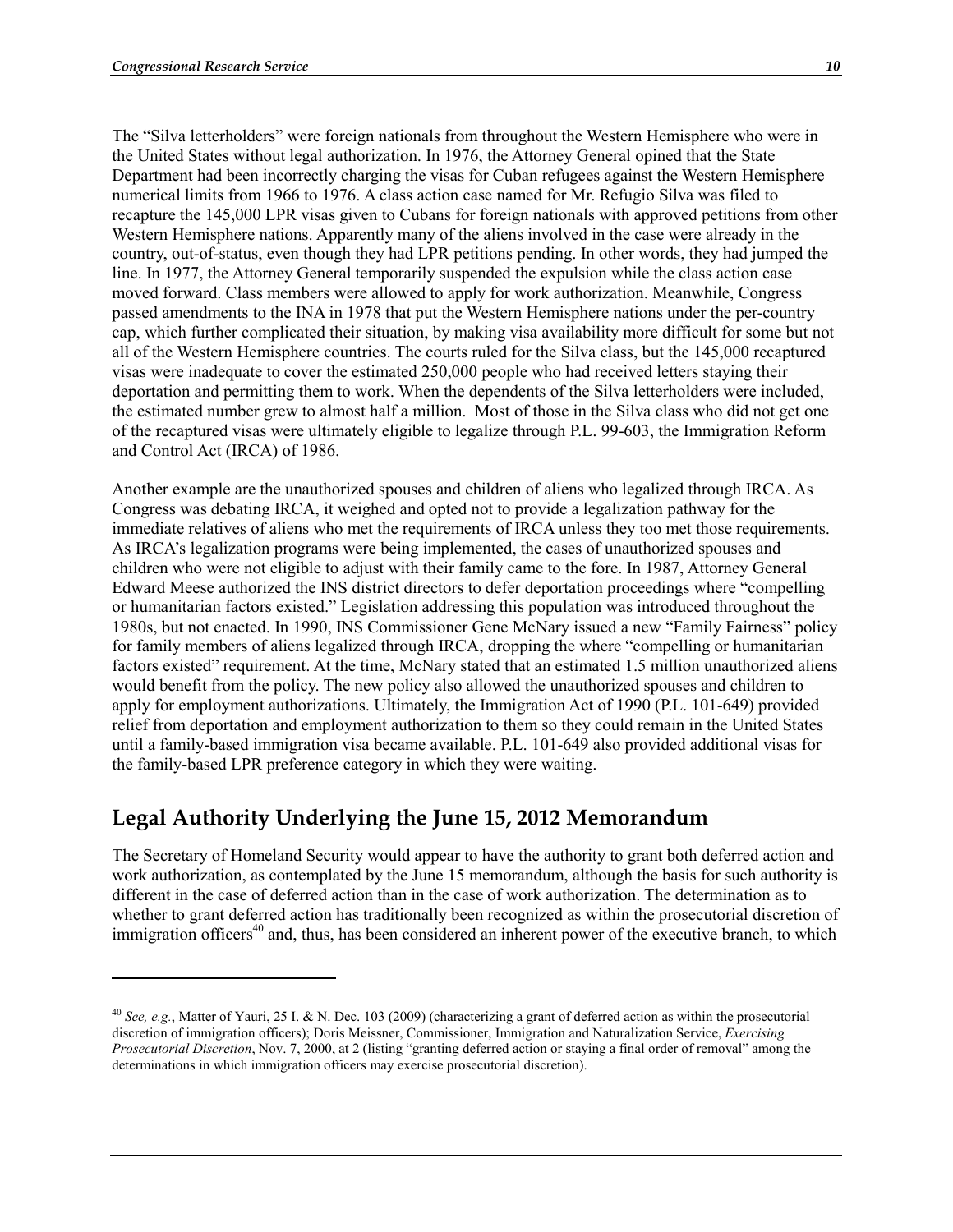the Constitution entrusts decisions about whether to enforce particular cases.<sup>41</sup> While it could perhaps be argued that decisions to refrain from fully enforcing a law might, in some instances, run afoul of particular statutes that set substantive priorities for or otherwise circumscribe an agency's power to discriminate among the cases it will pursue, or run afoul of the President's constitutional obligation to "take care" that the law is faithfully executed, such claims may not lend themselves to judicial resolution.42 In contrast, when it enacted the Immigration Reform and Control Act of 1986, Congress delegated to the Attorney General (currently, the Secretary of Homeland Security) the authority to grant work authorization to aliens who are unlawfully present.<sup>43</sup>

# **Authority to Exercise Prosecutorial Discretion**

The established doctrine of "prosecutorial discretion" provides the federal government with "broad" latitude in determining when, whom, and whether to prosecute particular violations of federal law.<sup>44</sup> The decision to prosecute is one that lies "exclusively" with the prosecutor.<sup>45</sup> This doctrine, which is derived from the Constitution's requirement that the President "shall take Care that the Laws be faithfully executed,<sup>346</sup> has traditionally been considered to be grounded in the constitutional separation of powers.<sup>47</sup> Indeed, both federal and state courts have ruled that the exercise of prosecutorial discretion is an executive function necessary to the proper administration of justice. Thus, prosecutorial discretion may be appropriately characterized as a constitutionally-based doctrine.

## *Prosecutorial Discretion Generally*

In granting discretion to enforcement officials, courts have recognized that the "decision to prosecute is particularly ill-suited to judicial review," as it involves the consideration of factors—such as the strength of evidence, deterrence value, and existing enforcement priorities—"not readily susceptible to the kind of analysis the courts are competent to undertake."48 Moreover, the Executive Branch has asserted that "because the essential core of the President's constitutional responsibility is the duty to enforce the laws, the Executive Branch has exclusive authority to initiate and prosecute actions to enforce the laws adopted by Congress."<sup>49</sup>

<u>.</u>

<sup>41</sup> *See, e.g.*, United States v. Armstrong, 517 U.S. 456, 464 (1996) (noting that the Attorney General and the United States Attorneys have wide latitude in enforcing federal criminal law because "they are designated by statute as the President's delegates to help him discharge his constitutional responsibility to 'take Care that the Laws be faithfully executed'"). <sup>42</sup> *See infra* notes 66-85 and accompanying text.

<sup>43</sup> P.L. 99-603, 100 Stat. 3359 (Nov. 6, 1986) (codified, as amended, at 8 U.S.C. §§1324a-1324b).

<sup>44</sup> United States v. Goodwin, 457 U.S. 368, 380 (1982). *See also* Exercising Prosecutorial Discretion, *supra* note 40, at 2 (defining prosecutorial discretion as "the authority of an agency charged with enforcing a law to decide whether to enforce, or not enforce, the law against someone").

<sup>45</sup> *See* United States v. Nixon, 418 U.S. 683, 693 (1974) (citing the *Confiscation Cases*, 7 Wall. 454 (1869) ("[T]he Executive Branch has exclusive authority and absolute discretion to decide whether to prosecute a case…")).

<sup>&</sup>lt;sup>46</sup> U.S. Const. art. II, §3 ("[H]e shall take Care that the Laws be faithfully executed...").

<sup>47</sup> *See, e.g.*, *Armstrong*, 517 U.S. at 464.

<sup>48</sup> Wayte v. United States, 470 U.S. 598, 607 (1985).

<sup>49</sup> *See Prosecution for Contempt of Congress of an Executive Branch Official Who Has Asserted a Claim of Executive Privilege*, 8 Op. Off. Legal Counsel 101, 114 (1984). This traditional conception, however, may have been qualified in some respects following the Supreme Court's decision in *Morrison v. Olson,* in which the Court upheld a congressional delegation of prosecutorial power to an "independent counsel" under the Ethics in Government Act<sup>49</sup> In sustaining the validity of the statute's (continued...)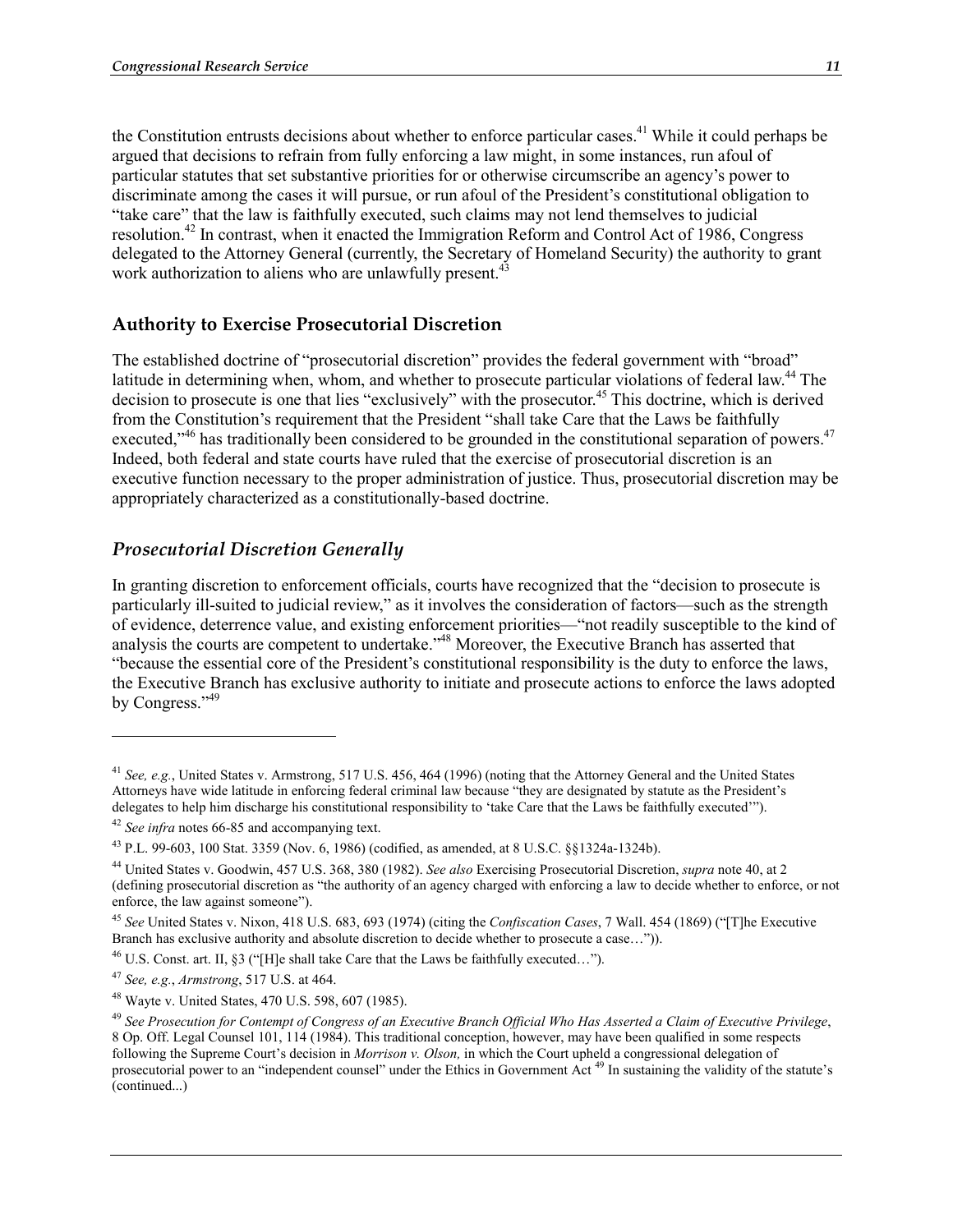An agency decision to initiate an enforcement action in the *administrative* context "shares to some extent the characteristics of the decision of a prosecutor in the executive branch" to initiate a prosecution in the *criminal* context.<sup>50</sup> Thus, just as courts are hesitant to question a prosecutor's decisions with respect to whether to bring a criminal prosecution, so to are courts cautious in reviewing an agency's decision not to bring an enforcement action. In the seminal case of *Heckler v. Cheney*, the Supreme Court held that "an agency's decision not to prosecute or enforce, whether through civil or criminal process, is a decision generally committed to an agency's absolute discretion."<sup>51</sup> The Court noted that agency enforcement decisions, like prosecution decisions, involve a "complicated balancing" of agency interests and resources—a balancing that the agency is "better equipped" to evaluate than the courts.52 The *Heckler* opinion proceeded to establish the standard for the reviewability of agency non-enforcement decisions, holding that an "agency's decision not to take enforcement action should be presumed immune from judicial review."<sup>53</sup> That presumption however, may be overcome "where the substantive statute has provided guidelines for the agency to follow in exercising its enforcement powers," 54 as is discussed below.

#### *Prosecutorial Discretion in the Immigration Context*

In *Reno v. American-Arab Anti-Discrimination Committee*, a majority of the Supreme Court found that the various prudential concerns that prompt deference to the executive branch's determinations as to whether to prosecute criminal offenses are "greatly magnified in the deportation context,"<sup>55</sup> which entails civil (rather than criminal) proceedings. While the reasons cited by the Court for greater deference to exercises of prosecutorial discretion in the immigration context than in other contexts reflect the facts of the case, which arose when certain removable aliens challenged the government's decision *not* to exercise prosecutorial discretion in their favor,<sup>56</sup> the Court's language is broad and arguably can be construed to

1

50 Heckler v. Cheney, 470 U.S. 821, 832 (1985).

<sup>51</sup> *Id.* at 831. Accordingly, such decisions are generally precluded from judicial review under the Administrative Procedure Act (APA). 5 U.S.C. §701 (establishing an exception to the APA's presumption of reviewability where "agency action is committed to agency discretion by law.").

<sup>52</sup> *Heckler*, 470 U.S. at 831.

<sup>53</sup> *Id*. at 832.

<sup>54</sup> *Id*. at 833.

<sup>(...</sup>continued)

appointment and removal conditions, the Court suggested that although the independent counsel's prosecutorial powers including the "no small amount of discretion and judgment [exercised by the counsel] in deciding how to carry out his or her duties under the Act"—were executive in that they had "typically" been performed by Executive Branch officials, the court did not consider such an exercise of prosecutorial power to be "so central to the functioning of the Executive Branch" as to require Presidential control over the independent counsel. 487 U.S. 654 (1988). While the ultimate reach of *Morrison* may be narrow in that the independent counsel was granted only limited jurisdiction and was still subject to the supervision of the Attorney General, it does appear that Congress may vest certain prosecutorial powers, including the exercise of prosecutorial discretion, in an executive branch official who is independent of traditional presidential controls.

<sup>55 525</sup> U.S. 471, 490 (1999). *See also* United States ex rel. Knauff v. Shaughnessy, 338 U.S. 537, 543 (1950) (noting that immigration is a "field where flexibility and the adaptation of the congressional policy to infinitely variable conditions constitute the essence of the program").

<sup>&</sup>lt;sup>56</sup> Specifically, the Court noted that any delays in criminal proceedings caused by judicial review of exercises of prosecutorial discretion would "merely … postpone the criminal's receipt of his just desserts," while delays in removal proceedings would "permit and prolong a continuing violation of United States law," and could potentially permit the alien to acquire a basis for changing his or her status. *Reno*, 525 U.S. at 490. The Court further noted that immigration proceedings are unique in that they can implicate foreign policy objectives and foreign-intelligence techniques that are generally not implicated in criminal (continued...)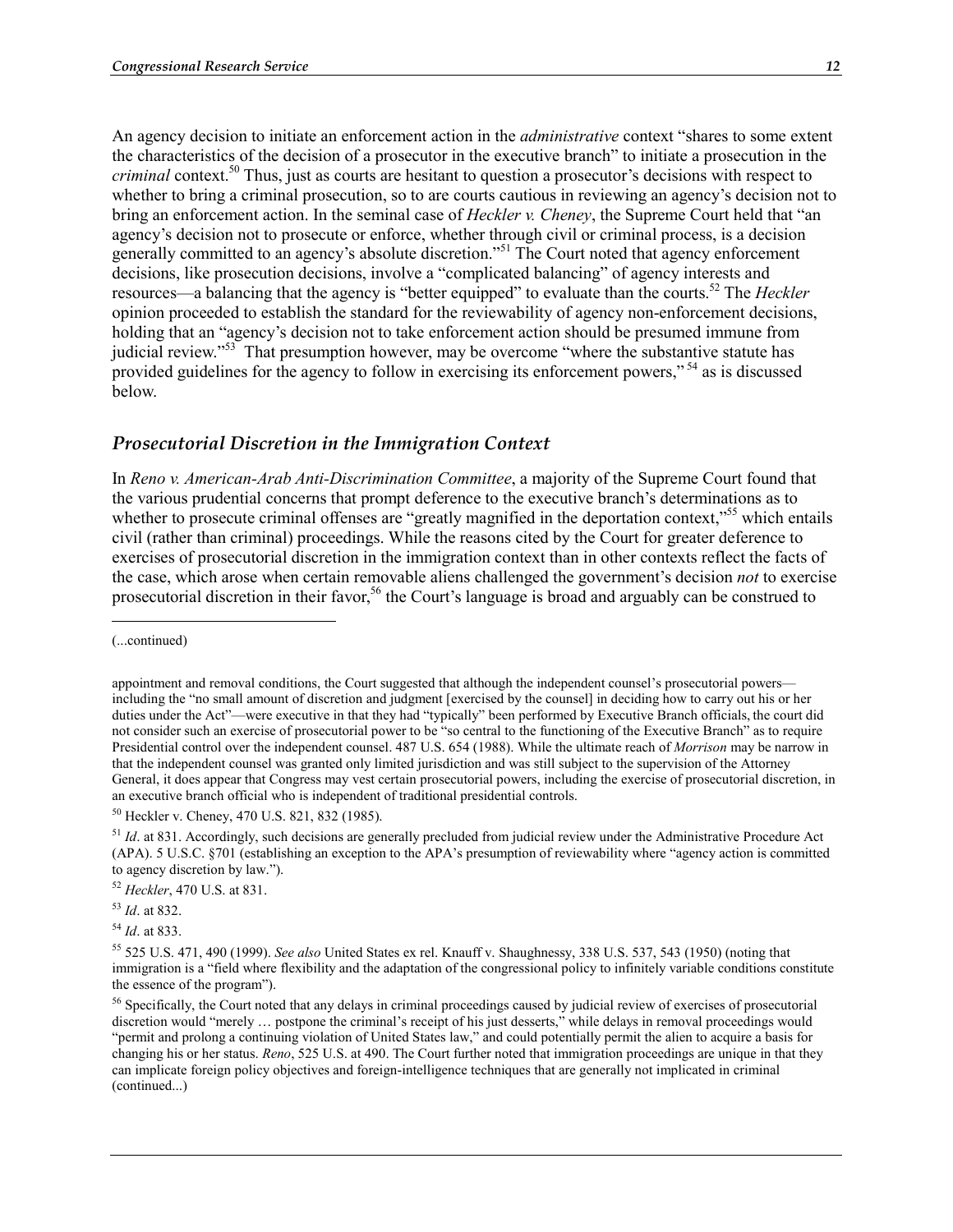encompass decisions to favorably exercise such discretion. More recently, in its decision in *Arizona v. United States*, a majority of the Court arguably similarly affirmed the authority of the executive branch not to seek the removal of certain aliens, noting that "[a] principal feature of the removal system is the broad discretion entrusted to immigration officials," and that "[r]eturning an alien to his own country may be deemed inappropriate even where he has committed a removable offense or fails to meet the criteria for admission.<sup> $557$ </sup> According to the majority, such exercises of prosecutorial discretion may reflect "immediate human concerns" and the "equities of … individual case[s]," such as whether the alien has children born in the United States or ties to the community, as well as "policy choices that bear on … international relations."58

In addition to such general affirmations of the executive branch's prosecutorial discretion in the immigration context, other cases have specifically noted that certain decisions are within the prosecutorial discretion afforded first to INS and, later, the immigration components of DHS. These decisions include:

- whether to parole an alien into the United States;  $59$
- whether to commence removal proceedings and what charges to lodge against the  $respondent$ ; $60$
- whether to cancel a Notice to Appear or other charging document before jurisdiction vests in an immigration judge; $61$
- whether to grant deferred action or extended voluntary departure; $62$
- whether to appeal an immigration judge's decision or order, and whether to file a motion to reopen: $63 \text{ and}$
- whether to impose a fine for particular offenses. $64$

The recognition of immigration officers' prosecutorial discretion in granting deferred action is arguably particularly significant here, because the June 15 memorandum contemplates the grant of deferred action to aliens who meet certain criteria (e.g., came to the United States under the age of sixteen).

1

<sup>(...</sup>continued)

proceedings. *Id*. at 491. It also found that the interest in avoiding selective or otherwise improper prosecution in immigration proceedings, discussed below, is "less compelling" than in criminal proceedings because deportation is not a punishment and may be "necessary to bring to an end *an ongoing violation* of United States law." *Id*. (emphasis in original).

 $57$  No. 11-182, Opinion of the Court, slip op. at 4-5 (June 25, 2011). Justice Scalia's dissenting opinion, in contrast, specifically cited the June 15 memorandum when asserting that "there is no reason why the Federal Executive's need to allocate *its* scarce enforcement resources should disable Arizona from devoting *its* resources to illegal immigration in Arizona that in its view the Federal Executive has given short shrift." Opinion of Scalia, J., slip op., at 19 (June 25, 2011).

 $58$  No. 11-182, Opinion of the Court, slip op. at 4-5.

<sup>59</sup> *See, e.g.*, Matter of Artigas, 23 I. & N. Dec. 99 (2001).

<sup>60</sup> *See, e.g.*, Matter of Avetisyan, 25 I. & N. Dec. 688 (2012).

<sup>61</sup> *See, e.g.*, Matter of G-N-C, 22 I. & N. Dec. 281 (1998).

<sup>62</sup> *See, e.g.*, Matter of Yauri, 25 I. & N. Dec. 103 (2009) (deferred action); Hotel & Rest. Employees Union Local 25 v. Smith, 846 F.2d 1499, 1510-11 (D.C. Cir. 1988), *aff'g*, 563 F. Supp. 157 (D.D.C. 1983) (extended voluntary departure).

<sup>63</sup> *See, e.g.*, Matter of Avetisyan, 25 I. & N. Dec. 688 (2012); Matter of York, 22 I. & N. Dec. 660 (1999).

<sup>64</sup> *See, e.g.*, Matter of M/V Saru Meru, 20 I. & N. Dec. 592 (1992).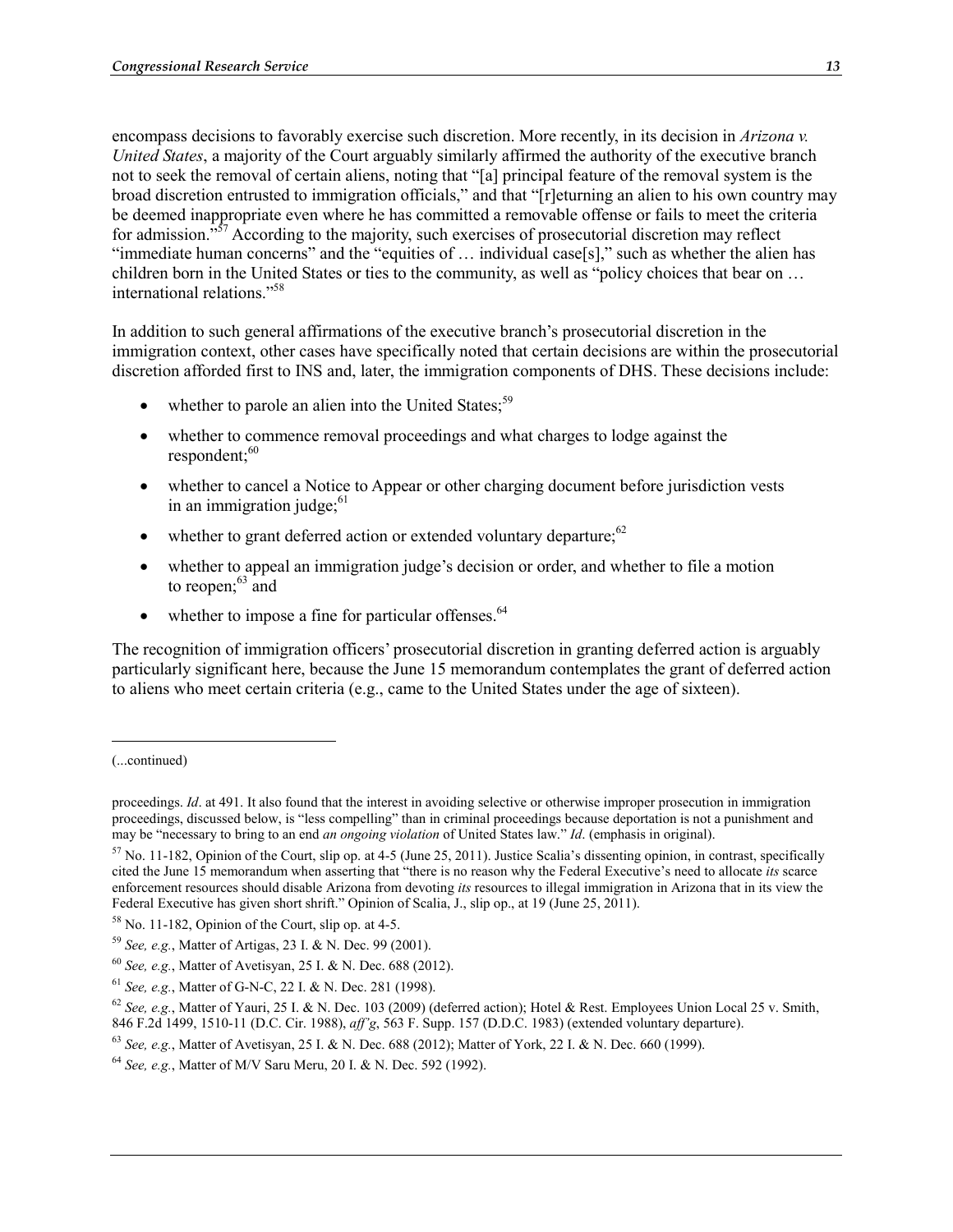## **Limitations on the Exercise of Prosecutorial Discretion**

While the executive branch's prosecutorial discretion is broad, it is not "unfettered,"<sup>65</sup> and has traditionally been exercised pursuant to individualized determinations. Thus, an argument could potentially be made that the permissible scope of prosecutorial or enforcement discretion is exceeded where an agency utilizes its discretion to adopt a broad policy of non-enforcement as to particular populations in an effort to prioritize goals and maximize limited resources. It would appear, especially with respect to agency enforcement actions, that the invocation of prosecutorial discretion does not create an absolute shelter from judicial review, but rather is subject to both statutory and constitutional limitations.<sup>66</sup> As noted by the U.S. Court of Appeals for the District of Columbia Circuit: "the decisions of this court have never allowed the phrase 'prosecutorial discretion' to be treated as a magical incantation which automatically provides a shield for arbitrariness."<sup>67</sup> While it is apparent, then, that the exercise of prosecutorial discretion is subject to certain restrictions, the precise boundaries beyond which the executive may not cross remain unclear. Moreover, even if existing statutory or constitutional restrictions were conceivably applicable to the June 15 memorandum, standing principles would likely prevent judicial resolution of any challenge to the memorandum on these grounds.<sup>68</sup>

## *Potential Statutory Limitations on the Exercise of Prosecutorial Discretion*

With respect to statutory considerations, the presumption following the Supreme Court's decision in *Heckler v. Cheney* has been that agency decisions not to initiate an enforcement action are unreviewable. However, *Heckler* expressly held that this presumption against the reviewability of discretionary enforcement decisions can be overcome "where the substantive statute has provided guidelines for the agency to follow in exercising its enforcement powers."69 Consistent with *Heckler*, a court may be willing to review a broad agency non-enforcement policy where there is evidence that Congress intended to limit enforcement discretion by "setting substantive priorities, or by otherwise circumscribing the agency's power to discriminate among issues or cases it will pursue."70 The *Heckler* opinion also suggested that scenarios in which an agency has "'consciously and expressly adopted a general policy' that is so extreme as to amount to an abdication of its statutory responsibilities" may be subject to a different standard of review.71

69 470 U.S. 821, 833 (1985).

<sup>70</sup> *Id*.

1

<sup>65</sup> United States v. Batchelder, 442 U.S. 114, 125 (1979).

<sup>&</sup>lt;sup>66</sup> Nader v. Saxbe, 497 F.2d 676, 679 (D.C. Cir. 1974) ("It would seem to follow that the exercise of prosecutorial discretion, like the exercise of Executive discretion generally, is subject to statutory and constitutional limits enforceable through judicial review.")

<sup>67</sup> *Id*. at 679 (citing *Medical Committee for Human Rights v. SEC*, 432 F.2d 659 (D.C. Cir. 1970)).

 $^{68}$  In order to satisfy constitutional standing requirements, a prospective plaintiff must have suffered a personal and particularized injury that is "fairly traceable" to the defendant's conduct and is likely to be redressed by the relief requested from the court. *See, e.g.,* Allen v. Wright, 468 U.S. 737 (1984). It is difficult to envision a potential plaintiff who has been adequately injured by the issuance of the June 15 memorandum such that the individual could satisfy the Court's standing requirements. Standing is a threshold justiciability requirement. Thus, unless a plaintiff can attain standing to challenge the DHS directive, it would not appear that a court would have the opportunity to evaluate the directive's validity.

 $1/71$  *Id.* at 833 n.4 ("Nor do we have a situation where it could justifiably be found that the agency has 'consciously and expressly adopted a general policy' that is so extreme as to amount to an abdication of its statutory responsibilities. *See, e.g*., Adams v. Richardson, 480 F.2d 1159 (1973) (en banc). Although we express no opinion on whether such decisions would be unreviewable (continued...)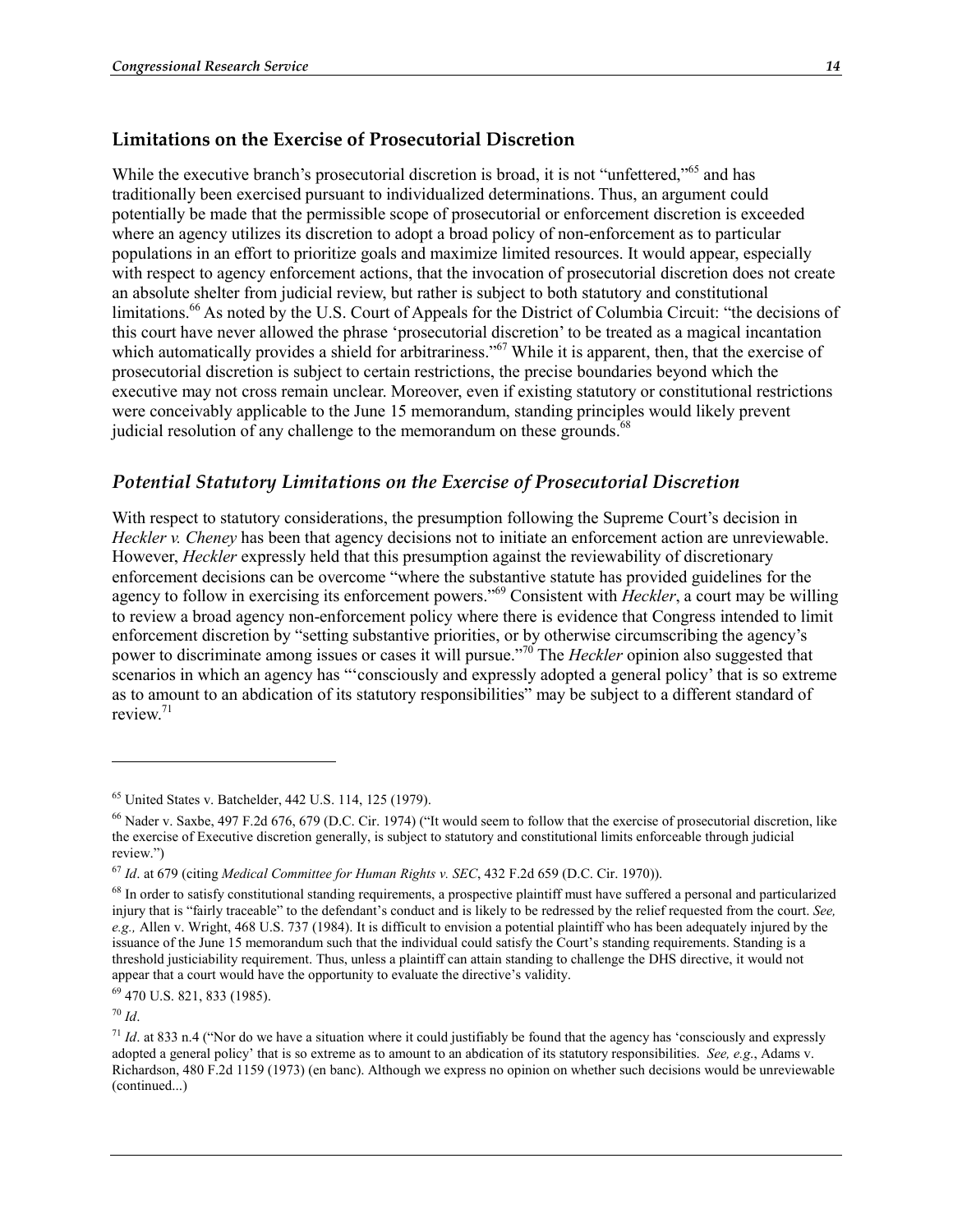Reviewability of the policy underlying the June 15 memorandum might, however, be limited even under a broad reading of *Heckler*, in part, because the INA does not generally address deferred action,<sup>72</sup> much less provide guidelines for immigration officers to follow in exercising it. Some commentators have recently asserted that amendments made to Section 235 of the INA by the Illegal Immigration Reform and Immigrant Responsibility Act of 1996 removed immigration officers' discretion as to whether to bring removal proceedings against aliens who unlawfully entered the Untied States.<sup>73</sup> Specifically, this argument holds that, pursuant to Section 235, as amended:

- 1) any alien present in the United States who has not been admitted (i.e., aliens who entered unlawfully) "shall be deemed  $\ldots$  an applicant for admission:"
- 2) all aliens who are applicants for or otherwise seeking admission "shall be inspected by immigration officers;" and
- 3) in the case of an alien who is an applicant for admission, if the examining immigration officer determines that the alien is not clearly and beyond a doubt entitled to be admitted, the alien "shall be detained" for removal proceedings.<sup>74</sup>

It appears, however, that this argument may have been effectively foreclosed by the majority opinion in *Arizona*, where the Supreme Court expressly noted the "broad discretion exercised by immigration officials" in the removal process.75 Moreover, the argument apparently relies upon a construction of the word "shall" that has generally been rejected in the context of prosecutions and immigration enforcement actions.76 Rather than viewing "shall" as indicating mandatory agency actions, courts and the Board of Immigration Appeals (BIA), the highest administrative body responsible for interpreting and applying immigration law in removal cases, have instead generally found that prosecutors and enforcement officers

 $\overline{\phantom{a}}$ 

<sup>(...</sup>continued)

under  $\S701(a)(2)$ , we note that in those situations the statute conferring authority on the agency might indicate that such decisions were not 'committed to agency discretion.'").

 $<sup>72</sup>$  The INA uses the phrase "deferred action" only three times, in very specific contexts, none of which correspond to the</sup> proposed grant of deferred action contemplated by the June 15 memorandum. *See* 8 U.S.C. §1151 note (addressing the extension of posthumous benefits to certain surviving spouses, children, and parents);  $8 \text{ U.S.C.}$   $\frac{81154(a)(1)(D)(i)(IV)}{M}$  ("Any [victim of domestic violence] described in subclause (III) and any derivative child of a petition described in clause (ii) is eligible for deferred action and work authorization."); 8 U.S.C.  $\S 1227(d)(2)$  (providing that the denial of a request for an administrative stay of removal does not preclude the alien from applying for deferred action, among other things). However, INS and, later, DHS policies have long addressed the use of deferred action in other contexts on humanitarian grounds and as a means of prioritizing cases. *See, e.g.*, Leon Wildes, *The Deferred Action Program of the Bureau of Citizenship and Immigration Services: A Possible Remedy for Impossible Immigration Cases*, 41 SAN DIEGO L. REV. 819, 821 (2004) (discussing a 1970's INA Operations Instruction on deferred action). This Instruction was rescinded in 1997, but the policy remained in place. *See, e.g.*, Charles Gordon, Stanley Mailman, & Stephen Yale-Loehr, 6-72 IMMIGR. L. & PROC. §72.03 (2012).

<sup>73</sup> *See, e.g.*, Kris W. Kobach, *The "DREAM" Order Isn't Legal*, NEW YORK POST, June 21, 2012,

http://www.nypost.com/p/news/opinion/opedcolumnists/the\_dream\_order\_isn\_legal\_4WAYaqJueaEK6MS0onMJCO.

<sup>74</sup> Arizona v. United States, No. 11-182, *Amicus Curiae* Brief of Secure States Initiative in Support of Petitioners, at 8-9 (quoting 8 U.S.C. §1225(a)(1), (a)(3), and (b)(2)(A)).

 $75$  No. 11-182, Opinion of the Court, slip op. at 4-5.

<sup>76</sup> *Cf*. Exercising Prosecutorial Discretion, *supra* note 40, at 3 ("[A] statute directing that the INS 'shall' remove removable aliens would not be construed by itself to limit prosecutorial discretion.").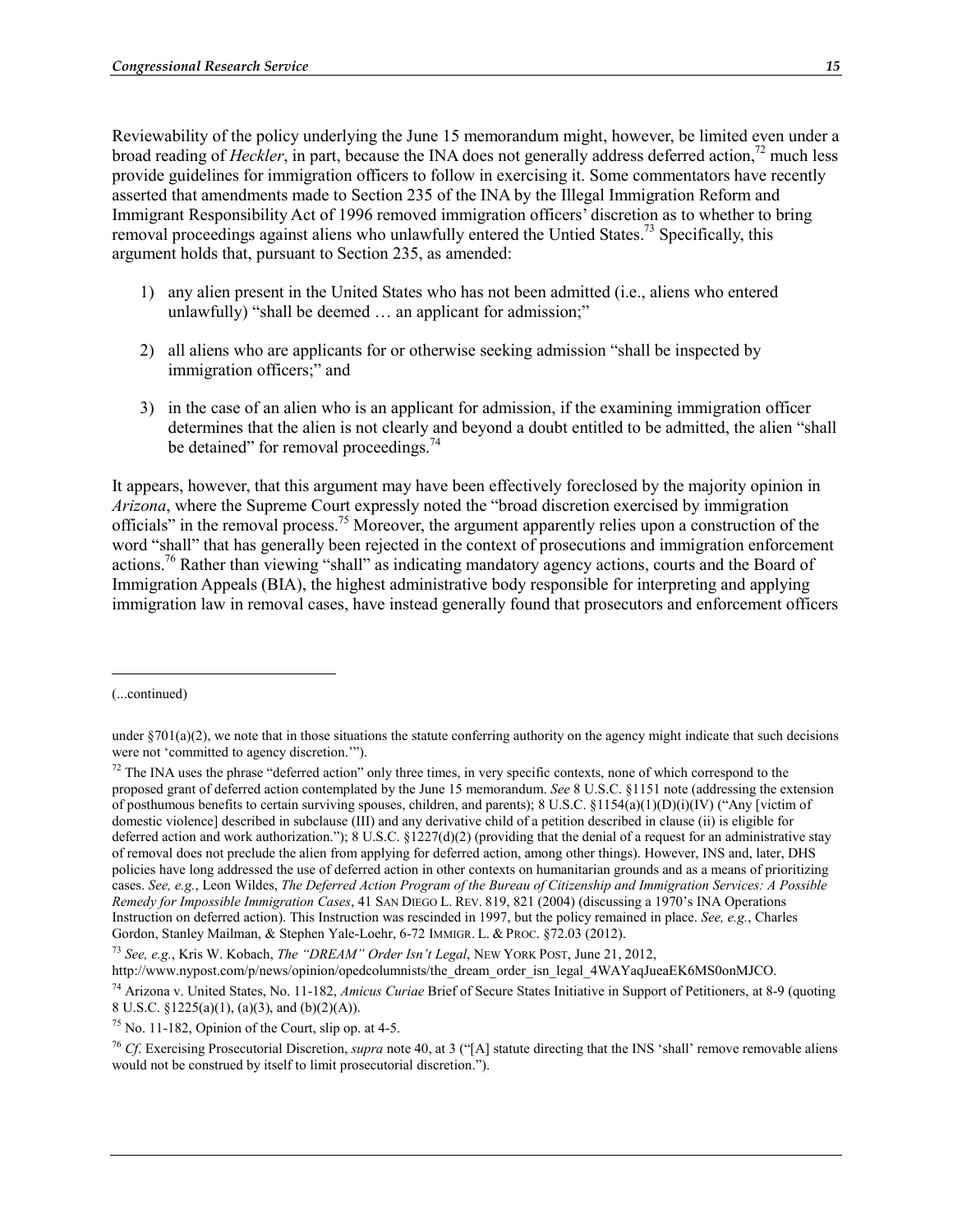1

retain discretion to take particular actions even when a statute uses "shall" or "must" when discussing these actions.<sup>77</sup>

It is also unclear that the actions contemplated by the June 15 memorandum conflict with any substantive priorities set by Congress, or are "so extreme as to amount to an abdication" of DHS's responsibilities under the INA. For example, it appears that an argument could potentially be made to the contrary that the policy comports with the increased emphasis that Congress has placed upon the removal of "criminal aliens" with amendments made to the INA by IRCA, IIRIRA, and other statutes.<sup>78</sup> The June 15 memorandum expressly excludes from eligibility for deferred action persons who have been convicted of a felony, a significant misdemeanor, or multiple misdemeanors,<sup>79</sup> thereby potentially allowing immigration officers to focus their enforcement activities upon the "criminal aliens" who were identified as higher priorities for removal in earlier Obama Administration guidance on prosecutorial discretion.<sup>80</sup> In addition, Congress has funded immigration enforcement activities at a level that immigration officials have indicated is insufficient for the removal of all persons who are present in the United States without authorization. This level of funding figures prominently in the Obama Administration's rationale for designating certain aliens as lower priorities for removal, $81$  and could potentially be said to counter any assertion that the Obama Administration's policy amounts to an "abdication" of its statutory responsibilities.

## *Potential Constitutional Limitations on the Exercise of Prosecutorial Discretion*

With respect to constitutional considerations, it is clear that executive branch officials may not exercise prosecutorial discretion in a manner that is inconsistent with established constitutional protections or other constitutional provisions. Selective prosecution cases commonly illustrate such an abuse of prosecutorial discretion. These cases typically arise where certain enforcement determinations, such as whether to prosecute a specific individual, are made based upon impermissible factors, such as race or religion.<sup>82</sup> A separate constitutional argument may be forwarded, however, in situations where the

<sup>&</sup>lt;sup>77</sup> *See, e.g.*, Matter of E-R-M & L-R-M, 25 I. & N. Dec. 520, 523 (2011) (finding that determinations as to whether to pursue expedited removal proceedings (as opposed to removal proceedings under Section 240 of the INA) are within ICE's discretion, even though the INA uses "shall" in describing who is subject to expedited removal). The Board here specifically noted that, "in the Federal criminal code, Congress has defined most crimes by providing that whoever engages in certain conduct 'shall' be imprisoned or otherwise punished. But this has never been construed to require a Federal prosecutor to bring charges against every person believed to have violated the statute." *Id*. at 522.

<sup>78</sup> *See, e.g.*, IRCA, P.L. 99-603, §701, 100 Stat. 3445 (codified, as amended, at 8 U.S.C. §1229(d)(1)) (making the deportation of aliens who have been convicted of certain crimes an enforcement priority by requiring immigration officers to "begin any deportation proceeding as expeditiously as possible after the date of … conviction"); IIRIRA, P.L. 104-208, div. C, 110 Stat. 3009-546 to 3009-724 (expanding the definition of "aggravated felony," convictions for which can constitute grounds for removal, and creating additional criminal grounds for removal).

<sup>79</sup> Janet Napolitano, Secretary of Homeland Security, Exercising Prosecutorial Discretion with Respect to Individuals Who Came to the United States as Children, June 15, 2012, http://www.dhs.gov/xlibrary/assets/s1-exercising-prosecutorial-discretionindividuals-who-came-to-us-as-children.pdf.

<sup>80</sup> *See, e.g.*, John Morton, Director, U.S. ICE, Civil Enforcement: Priorities for the Apprehension, Detention, and Removal of Aliens, Mar. 2, 2011, at 1-2, http://www.ice.gov/doclib/news/releases/2011/110302washingtondc.pdf.

<sup>&</sup>lt;sup>81</sup> *Id.*, at 1 (estimating that ICE has resources to remove annually less than four percent of the noncitizens who are in the United States without authorization).

<sup>&</sup>lt;sup>82</sup> Bordenkircher v. Hayes, 434 U.S. 357, 364 (1978) (holding that a decision may not be "deliberately based upon an unjustifiable standard such as race, religion, or other arbitrary classification"). *But see Reno*, 525 U.S. at 488 *("*[A]s a general matter … an alien unlawfully in this country has no constitutional right to assert selective enforcement as a defense against his (continued...)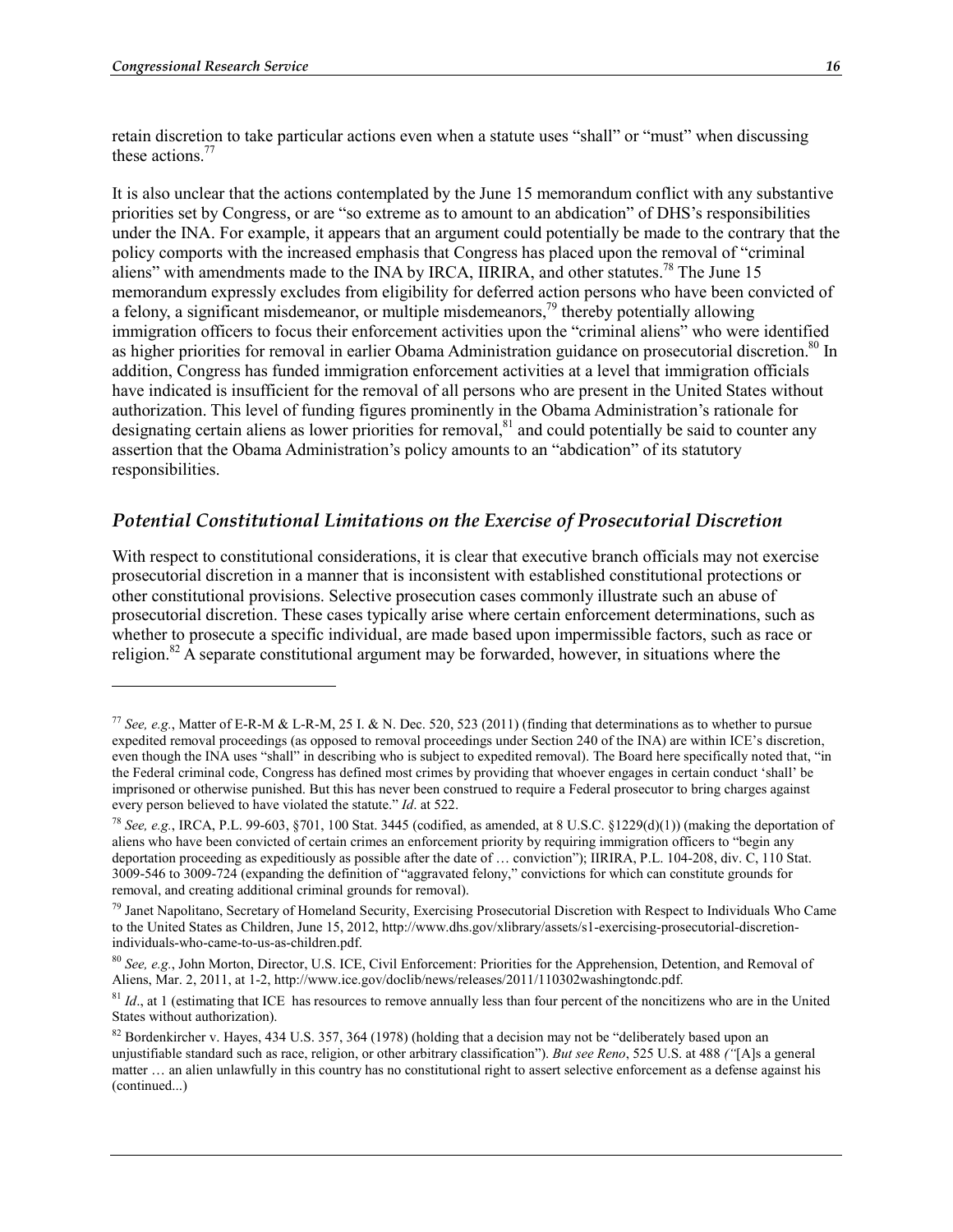executive branch has, in effect, broadly refused to enforce a duly enacted statute by implementing a blanket ban on enforcement such that the agency has "expressly adopted a general policy which is in effect an abdication of its statutory duty.<sup>83</sup> By refusing to fully enforce certain aspects of a statutory provision, such an action may exceed the permissible scope of prosecutorial discretion and violate the President's duty that the "laws be faithfully executed."<sup>84</sup> However, CRS was unable to find a single case in which a court invalidated a policy of non-enforcement founded upon prosecutorial discretion on the grounds that the policy violated the Take Care clause. Moreover, it is unclear whether the June 15 memorandum would constitute an absolute non-enforcement policy so as to amount to an "abdication" of a statutory obligation, as discussed previously. Though establishing a department-wide policy regarding a group of individuals who meet certain criteria, the directive suggests that the listed criteria should be "considered" in each individual case. Thus, the directive could be interpreted as setting forth criteria for consideration in each individual exercise of prosecutorial discretion, rather than implementing a ban on deportation actions for qualified individuals.<sup>85</sup>

# **Authority to Grant Work Authorization**

The INA grants the Secretary of Homeland Security arguably wide latitude to issue work authorization, including to aliens who are unlawfully present. Since the enactment of IRCA in 1986, federal law has generally prohibited the hiring or employment of "unauthorized aliens."86 However, the definition of "unauthorized alien" established by IRCA effectively authorizes the Secretary to grant work authorization to aliens who are unlawfully present by defining an "unauthorized alien" as one who:

with respect to the employment of an alien at a particular time, ... is not either (A) an alien lawfully admitted for permanent residence, or (B) authorized to be so employed by this chapter or by the Attorney General [currently, Secretary of Homeland Security].<sup>87</sup>

Regulations promulgated by INS and DHS further provide that aliens who have been granted deferred action and can establish an "economic necessity for employment" may apply for work authorization.<sup>88</sup>

When first promulgated in 1987,<sup>89</sup> these regulations were challenged through the administrative process on the grounds that they exceeded INS's statutory authority.<sup>90</sup> Specifically, the challengers asserted that

 $\overline{\phantom{a}}$ 

<sup>(...</sup>continued)

deportation*.*").

<sup>83</sup> *See* Adams v. Richardson, 480 F.2d 1159, 1162 (D.C. Cir. 1973).

<sup>84</sup> U.S. Const. art. II, §3.

<sup>&</sup>lt;sup>85</sup> As is discussed elsewhere in this memorandum, there have been other instances where deferred action or extended voluntary departure was granted to individuals who were part of a more broadly defined group (e.g., persons from Nicaragua, surviving spouses and children of deceased U.S. citizens, victims and witnesses of crimes).

<sup>86</sup> *See* 8 U.S.C. §§1324a-1324b.

 $878$  U.S.C. §1324a(h)(3).

 $88$  8 C.F.R.  $$274a.12(c)(14)$ . Under these regulations, the "basic criteria" for establishing economic necessity are the federal poverty guidelines. *See* 8 C.F.R. §274a.12(e).

<sup>89</sup> *See* INS, Control of Employment of Aliens: Final Rule, 52 Fed. Reg. 16216 (May 1, 1987).

<sup>90</sup> INS, Employment Authorization; Classes of Aliens Eligible, 52 Fed. Reg. 46092 (Dec. 4, 1987) (denying a petition for rulemaking submitted by the Federation for American Immigration Reform, which sought the rescission of certain regulations pertaining to employment authorization for aliens in the United States).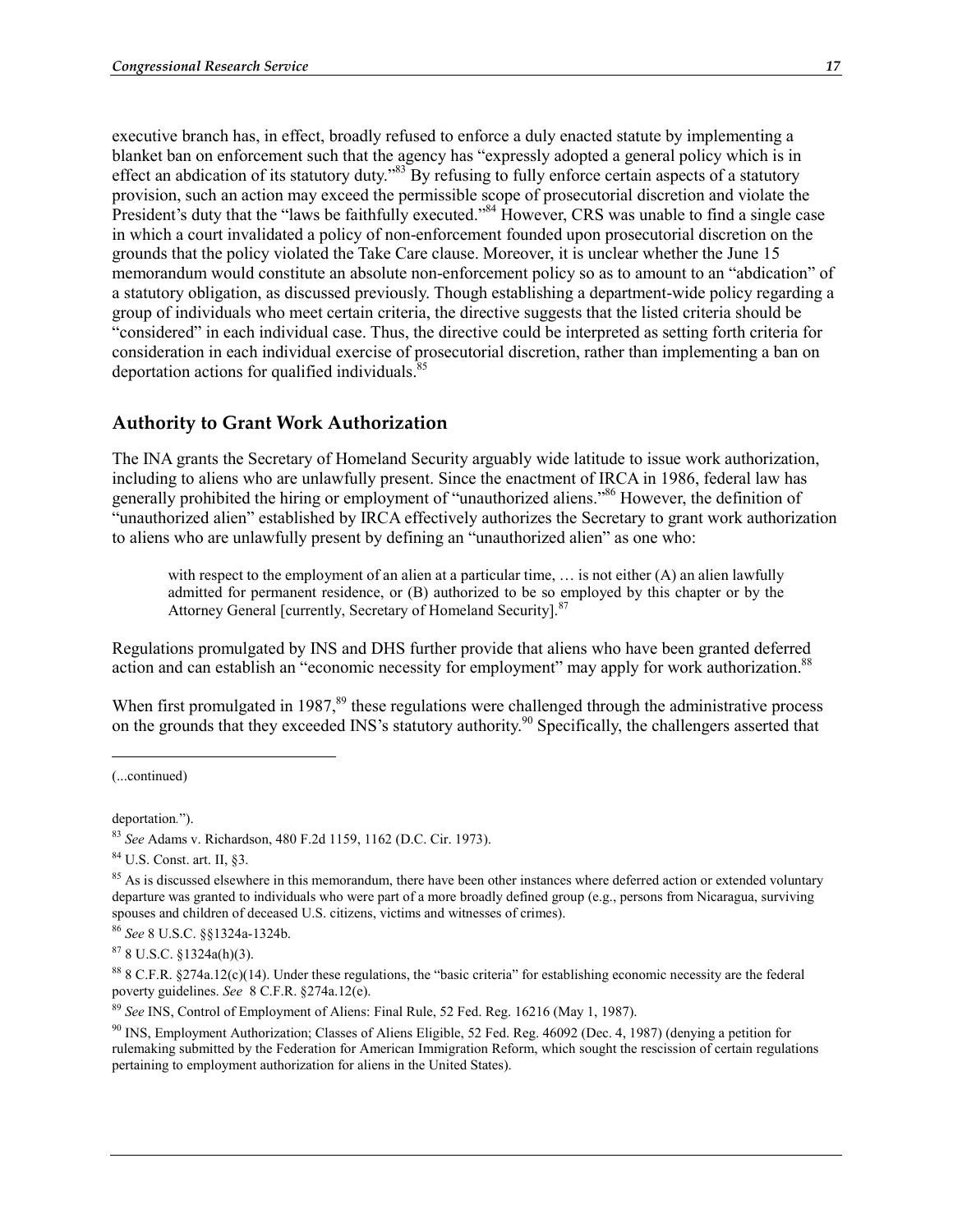the statutory language referring to aliens "authorized to be … employed by this chapter or by the Attorney General" did not give the Attorney General authority to grant work authorization "except to those aliens who have already been granted specific authorization by the Act."<sup>91</sup> Had this argument prevailed, the authority of INS and, later, DHS to grant work authorization to persons granted deferred action would have been in doubt, because the INA does not expressly authorize the grant of employment documents to such persons. However, INS rejected this argument on the grounds that the:

only logical way to interpret this phrase is that Congress, being fully aware of the Attorney General's authority to promulgate regulations, and approving of the manner in which he has exercised that authority in this matter, defined "unauthorized alien" in such fashion as to exclude aliens who have been authorized employment by the Attorney General through the regulatory process, in addition to those who are authorized employment by statute. $92$ 

Subsequent case law has generally affirmed that immigration officials have broad discretion in determining whether to deny or revoke work authorizations to persons granted deferred action, or in other circumstances.93 These cases would appear to suggest that, by extension, immigration officials have similarly broad discretion to grant work authorization provided any requisite regulatory criteria (e.g., economic necessity) are met.

# **Corollary Policy Implications: Access to Federal Benefits**

Many observers characterize foreign nationals with relief from removal who obtain temporary work authorizations as "quasi-legal" unauthorized migrants.<sup>94</sup> They may be considered "lawfully present" for some very narrow purposes under the INA (such as whether the time in deferred status counts as illegal presence under the grounds of inadmissibility) but are otherwise unlawfully present. Foreign nationals to whom the government has issued temporary employment authorization documents (EADs) may legally obtain social security numbers (SSNs).<sup>95</sup> Possession of a valid EAD or SSN issued for temporary employment, however, does not trigger eligibility for federal programs and services. In other words, foreign nationals who are granted deferred action may be able to work but are not entitled to federallyfunded public assistance, except for specified emergency services.<sup>96</sup>

<u>.</u>

<sup>91</sup> *Id*.

<sup>92</sup> *Id*.

<sup>&</sup>lt;sup>93</sup> *See, e.g.*, Perales v. Casillas, 903 F.2d 1043, 1045 (5<sup>th</sup> Cir. 1990) ("[T]he agency's decision to grant voluntary departure and work authorization has been committed to agency discretion by law."); Chan v. Lothridge, No. 94-16936, 1996 U.S. App. LEXIS 8491 ( $9<sup>th</sup>$  Cir. 1996) (finding that INS did not abuse its discretion in denying interim work authorization to the petitioner while his application for asylum was pending); Kaddoura v. Gonzales, No. C06-1402RSL, 2007 U.S. Dist. LEXIS 37211 (W.D. Wash. 2007) (finding that the court lacked jurisdiction to hear a suit seeking to compel U.S. Citizenship and Immigration Services to grant work authorization because such actions are discretionary acts).

<sup>&</sup>lt;sup>94</sup> The "quasi-legal" unauthorized aliens fall in several categories. The government has given them temporary humanitarian relief from removal, such as Temporary Protected Status (TPS). They have sought asylum in the United States and their cases have been pending for at least 180 days. They are immediate family or fiancées of LPRs who are waiting in the United States for their legal permanent residency cases to be processed. Or, they have overstayed their nonimmigrant visas and have petitions pending to adjust status as employment-based LPRs. These are circumstances in which DHS issues temporary employment authorization documents (EADs) to aliens who are not otherwise considered authorized to reside in the United States.

<sup>95</sup> For further background, see CRS Report RL32004, *Social Security Benefits for Noncitizens*, by Dawn Nuschler and Alison Siskin.

<sup>96</sup> CRS Report RL34500, *Unauthorized Aliens' Access to Federal Benefits: Policy and Issues*, by Ruth Ellen Wasem.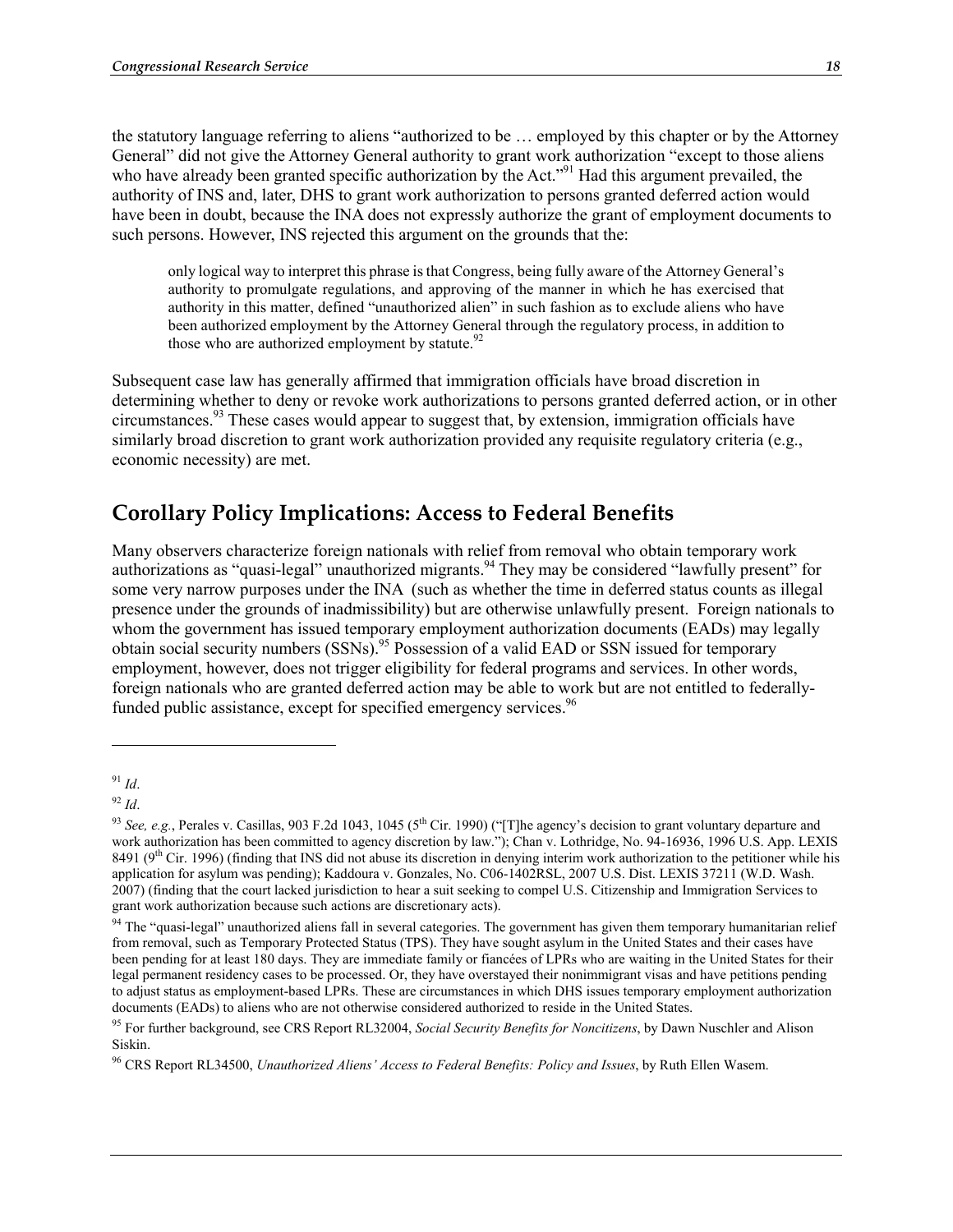Title IV of the Personal Responsibility and Work Opportunity Reconciliation Act (PRWORA) of 1996 (P.L. 104-193) established comprehensive restrictions on the eligibility of all noncitizens for means-tested public assistance, with exceptions for LPRs with a substantial U.S. work history or military connection. Regarding unauthorized aliens, Section 401 of PRWORA barred them from any federal public benefit except the emergency services and programs expressly listed in Section 401(b) of PRWORA. This overarching bar to unauthorized aliens hinges on how broadly the phrase "federal public benefit" is implemented. The law defines this phrase to be

(A) any grant, contract, loan, professional license, or commercial license provided by an agency of the United States or by appropriated funds of the United States; and (B) any retirement, welfare, health, disability, public or assisted housing, postsecondary education, food assistance, unemployment benefit, or any other similar benefit for which payments or assistance are provided to an individual, household, or family eligibility unit by an agency of the United States or by appropriated funds of the United States.<sup>97</sup>

So defined, this bar covers many programs whose enabling statutes do not individually make citizenship or immigration status a criterion for participation.

Thus, beneficiaries of the June 15, 2012 policy directive will be among those "quasi-legal" unauthorized migrants who have EADs and SSNs—but who are not otherwise authorized to reside in the United States.

1

 $97 \text{ } $401(c) \text{ of } PRWORA, 8 \text{ U.S.C. } $1611.$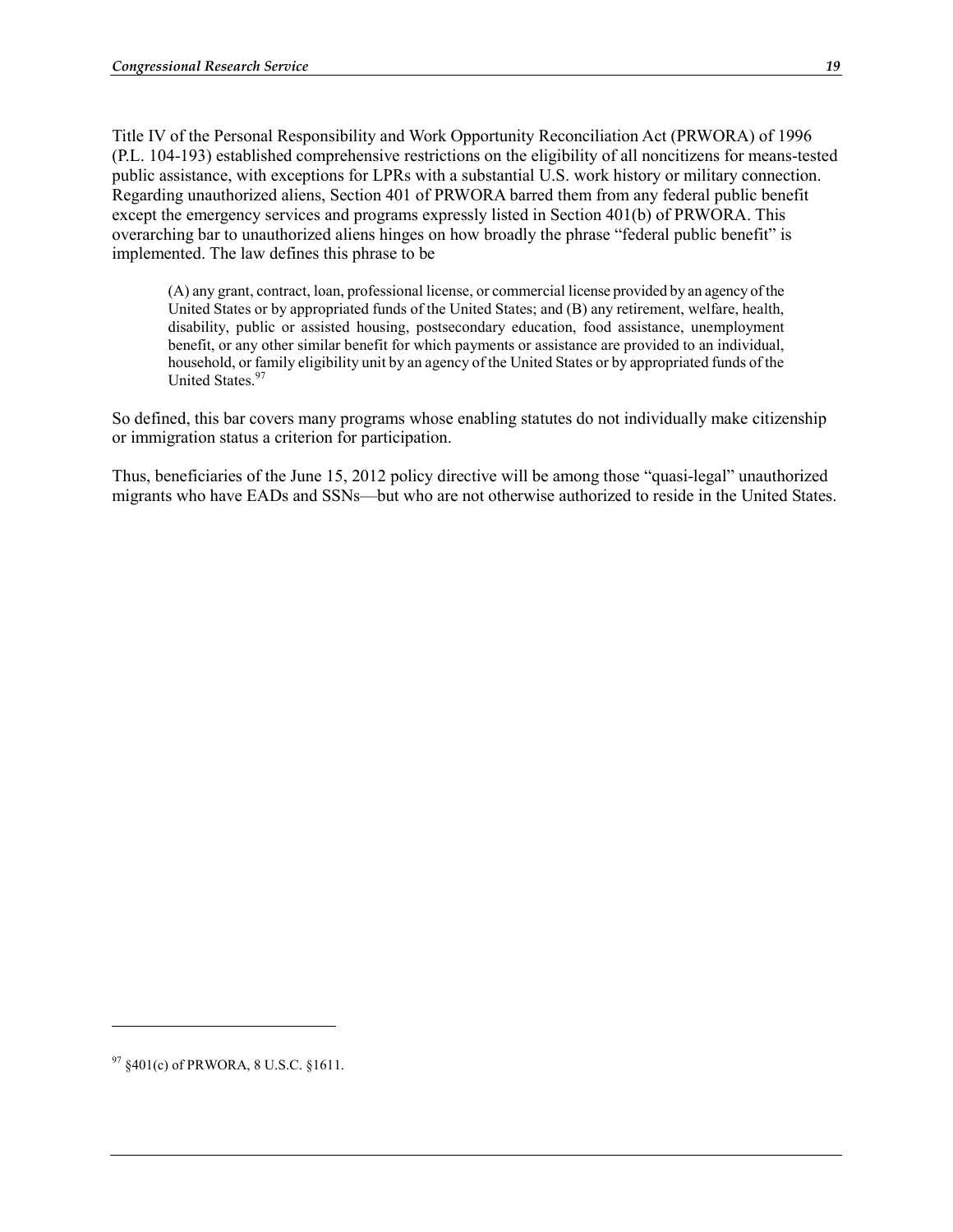# **Appendix. Past Administrative Directives on Blanket or Categorical Deferrals of Deportation**

| Year | <b>Type of Action</b>                                                                                                                                                                                                                                       | <b>Class of Aliens</b><br>Covered                                                                                                       | <b>Estimated</b><br><b>Number</b> | Commentary                                                                                                                                                                                                                                                                                           |
|------|-------------------------------------------------------------------------------------------------------------------------------------------------------------------------------------------------------------------------------------------------------------|-----------------------------------------------------------------------------------------------------------------------------------------|-----------------------------------|------------------------------------------------------------------------------------------------------------------------------------------------------------------------------------------------------------------------------------------------------------------------------------------------------|
| 1976 | Extended voluntary<br>departure (EVD) for<br>Lebanese on a case-by-<br>case basis                                                                                                                                                                           | Otherwise deportable<br>Lebanese in the United<br>States.                                                                               | <b>NA</b>                         | Lebanese received TPS<br>from 1991 to 1993.                                                                                                                                                                                                                                                          |
| 1977 | <b>EVD</b> for Ethiopians                                                                                                                                                                                                                                   | Otherwise deportable<br>Ethiopians in the United<br>States.                                                                             | NA                                | P.L. 100-204 contained<br>a special extension of<br>the legalization program<br>established by the<br>Immigration Reform and<br>Control Act (IRCA) of<br>1986 to include<br>otherwise eligible aliens<br>who had been granted<br>EVD status during a<br>time period that<br>included the Ethiopians. |
| 1977 | The Attorney General<br>temporarily suspended<br>the expulsion of certain<br>natives of Western<br>Hemisphere countries,<br>known as the "Silva<br>Letterholders." They<br>were granted stays and<br>permitted to apply for<br>employment<br>authorization. | A group of aliens with<br>approved petitions filed a<br>class action lawsuit to<br>recapture about 145,000<br>visas assigned to Cubans. | 250,000                           | Many of these cases<br>were not resolved until<br>the passage of IRCA.                                                                                                                                                                                                                               |
| 1978 | EVD for Ugandans                                                                                                                                                                                                                                            | Otherwise deportable<br>Ugandans in the United<br>States.                                                                               | NA                                | P.L. 100-204 contained<br>a special extension of<br>the legalization program<br>established by IRCA to<br>include otherwise<br>eligible aliens who had<br>been granted EVD<br>status during a time<br>period that included the<br>Ugandans.                                                          |
| 1979 | <b>EVD</b> for Nicaraguans                                                                                                                                                                                                                                  | Otherwise deportable<br>Nicaraguans in the United<br>States.                                                                            | <b>NA</b>                         | EVD ended in<br>September 1980.                                                                                                                                                                                                                                                                      |
| 1979 | <b>EVD</b> for Iranians                                                                                                                                                                                                                                     | Otherwise deportable<br>Iranians in the United<br>States.                                                                               | <b>NA</b>                         | EVD ended in<br>December 1979, and<br>they were encouraged<br>to apply for asylum.                                                                                                                                                                                                                   |

#### **Selected Major Directives, 1976-2011**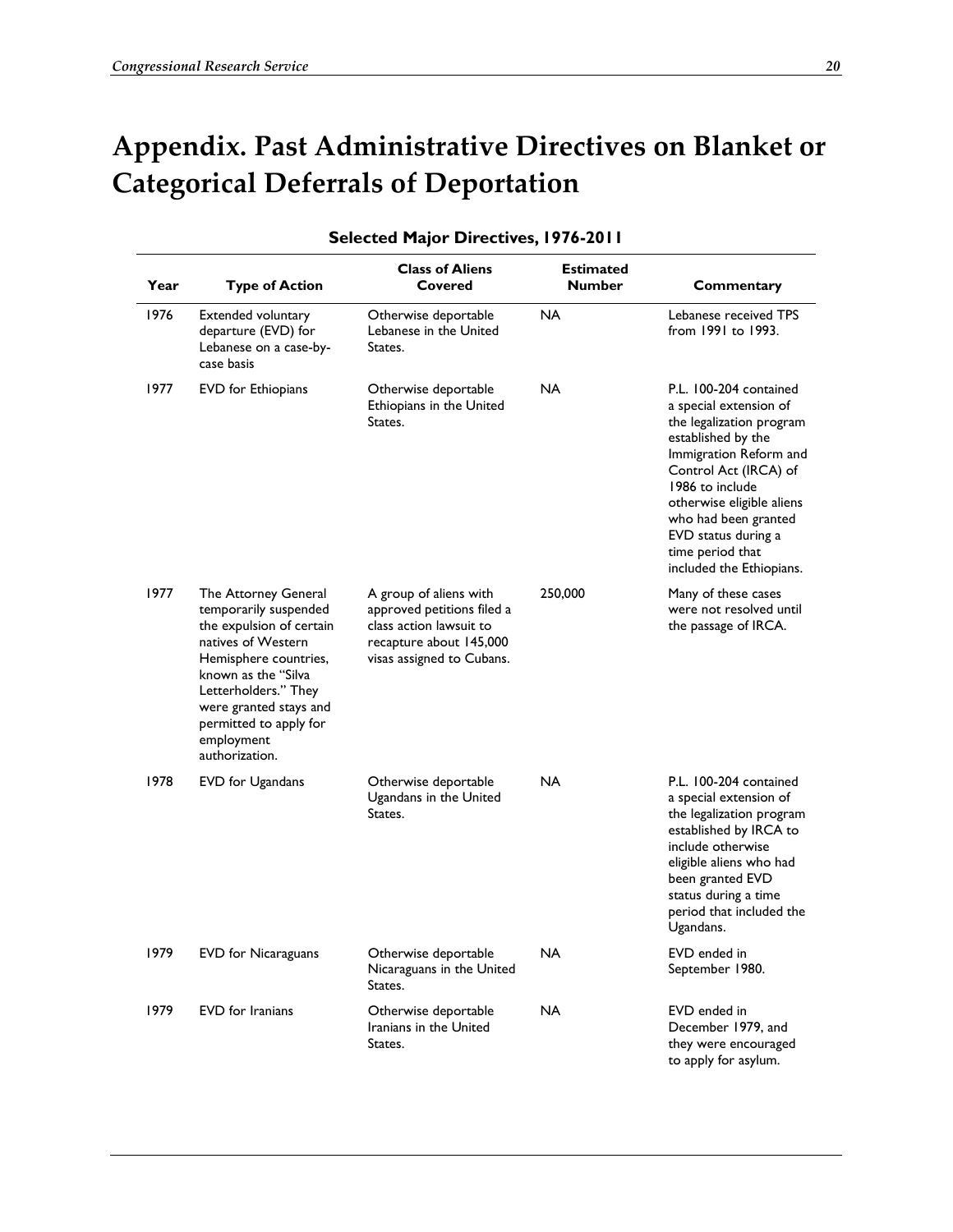| Year | <b>Type of Action</b>                                                                                                                                                                                        | <b>Class of Aliens</b><br>Covered                                                                                                                                                                    | <b>Estimated</b><br><b>Number</b> | Commentary                                                                                                                                                                                                                                                                                                                                       |
|------|--------------------------------------------------------------------------------------------------------------------------------------------------------------------------------------------------------------|------------------------------------------------------------------------------------------------------------------------------------------------------------------------------------------------------|-----------------------------------|--------------------------------------------------------------------------------------------------------------------------------------------------------------------------------------------------------------------------------------------------------------------------------------------------------------------------------------------------|
| 1980 | EVD for Afghans                                                                                                                                                                                              | Otherwise deportable<br>Afghans in the United<br>States.                                                                                                                                             | NA                                | P.L. 100-204 contained<br>a special extension of<br>the legalization program<br>established by IRCA to<br>include otherwise<br>eligible aliens who had<br>been granted EVD<br>status during a time<br>period that included the<br>Afghans.                                                                                                       |
| 1984 | <b>EVD</b> for Poles                                                                                                                                                                                         | Otherwise deportable<br>Poles in the United States.                                                                                                                                                  | NA                                | P.L. 100-204 contained<br>a special extension of<br>the legalization program<br>established by IRCA to<br>include otherwise<br>eligible aliens who had<br>been granted EVD<br>status during a time<br>period that included the<br>Poles.                                                                                                         |
| 1987 | Memorandum from<br>Attorney General Edward<br>Meese directing the<br>Immigration and<br><b>Naturalization Service</b><br>(INS) not to deport any<br>Nicaraguans and to grant<br>them work<br>authorizations. | Nicaraguans who<br>demonstrated a "well-<br>founded fear of<br>persecution," who had<br>been denied asylum, or<br>had been denied<br>withholding of<br>deportation.                                  | 150,000 to<br>200,000             | Legislation to grant<br>stays of deportation to<br>Nicaraguans as well as<br>Salvadorans had<br>received action by<br>committees in both<br>chambers during the<br>1980s. Congress<br>ultimately enacted<br>legislation legalizing the<br>Nicaraguans, the<br>Nicaraguan Adjustment<br>and Central American<br>Relief Act (P.L. 105-<br>$100$ ). |
| 1987 | <b>Attorney General Edward</b><br>Meese authorized INS<br>district directors to defer<br>deportation proceedings<br>of certain family members<br>of aliens legalized through<br>IRCA.                        | This policy directive<br>applied where "compelling<br>or humanitarian factors<br>existed" in the cases of<br>families that included<br>spouses and children<br>ineligible to legalize under<br>IRCA. | NA                                | Legislation to enable the<br>immediate family of<br>aliens legalized through<br>IRCA to also adjust<br>status had been<br>introduced. (See 1990<br>"Family Fairness"<br>directive below.)                                                                                                                                                        |
| 1989 | <b>Attorney General Richard</b><br>Thornburgh instructed<br>INS to defer the enforced<br>departure of any Chinese<br>national in the United<br>States through June 6,<br>1990.                               | Chinese nationals whose<br>nonimmigrant visas<br>expired during this time<br>were to report to INS to<br>benefit from this deferral<br>and to apply, if they<br>wished, for work<br>authorizations.  | 80,000                            | Legislation that included<br>provisions to establish<br><b>Temporary Protected</b><br>Status (TPS) was<br>moving through<br>Congress at that time.                                                                                                                                                                                               |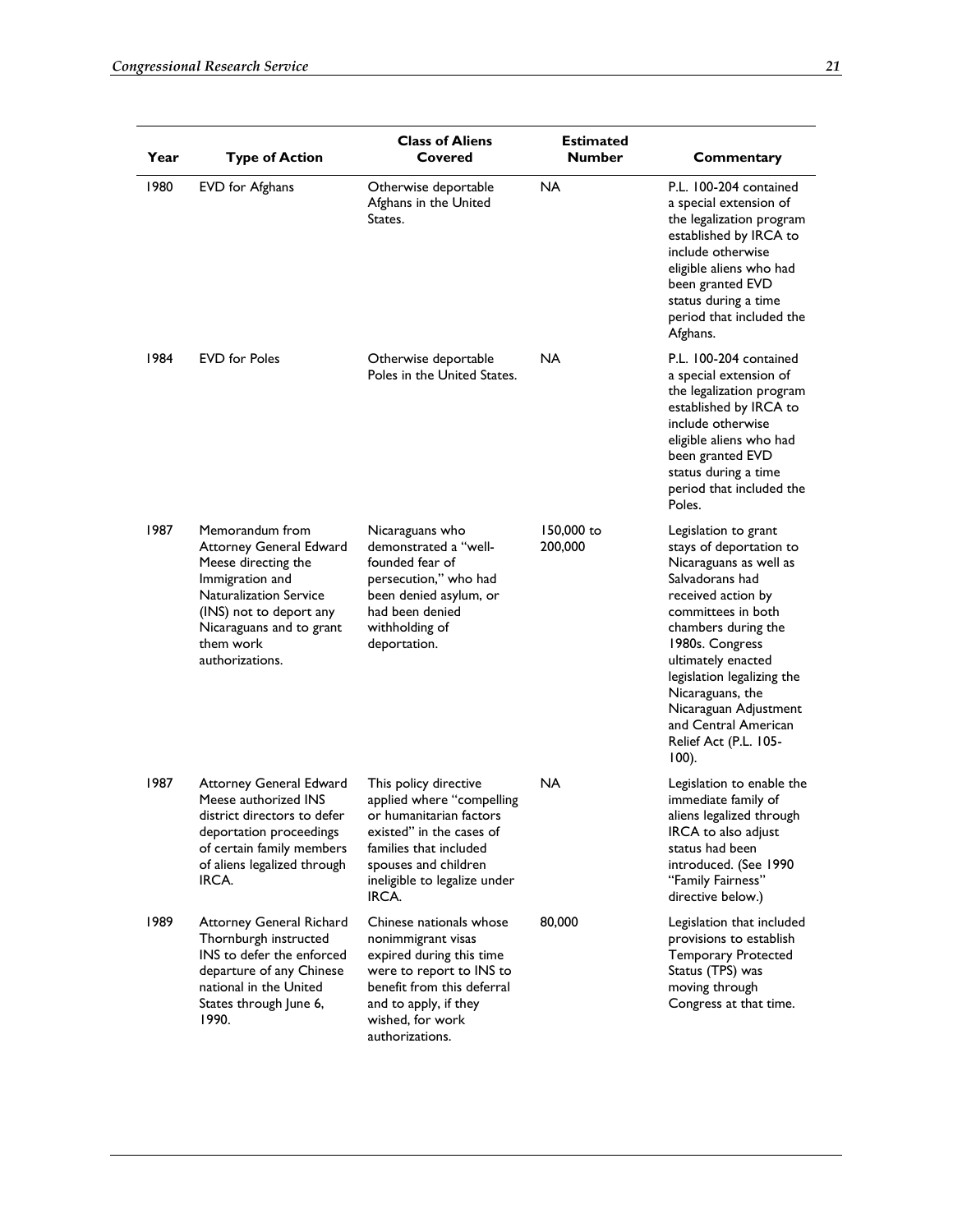| Year | <b>Type of Action</b>                                                                                                                                                                                                                                                                                                                                                  | <b>Class of Aliens</b><br>Covered                                                                                                                                              | <b>Estimated</b><br><b>Number</b> | Commentary                                                                                                                                                                                                                                          |
|------|------------------------------------------------------------------------------------------------------------------------------------------------------------------------------------------------------------------------------------------------------------------------------------------------------------------------------------------------------------------------|--------------------------------------------------------------------------------------------------------------------------------------------------------------------------------|-----------------------------------|-----------------------------------------------------------------------------------------------------------------------------------------------------------------------------------------------------------------------------------------------------|
| 1990 | Executive Order 12711 of<br>April 11, 1990, provided<br>temporary protection for<br>certain nationals of the<br>People's Republic of<br>China (PRC) and their<br>dependents. It permitted<br>temporary deferral of<br>enforcement of the<br>departure from the<br>United States and<br>conferred eligibility for<br>certain other benefits<br>through January 1, 1994. | Chinese nationals and<br>dependents who were in<br>the U.S. on or after June 5,<br>1989, up to and including<br>the date of Executive<br>Order 12711.                          | 80,000                            | The Chinese Student<br>Protection Act of 1992<br>(CSPA) (P.L. 102-404)<br>enabled Chinese with<br>deferred enforced<br>departure to become<br>lawful permanent<br>residents.                                                                        |
| 1990 | <b>INS Commissioner Gene</b><br>McNary issued a new<br>"Family Fairness" policy<br>for family members of<br>aliens legalized through<br>IRCA. The policy dropped<br>the where "compelling or<br>humanitarian factors<br>existed" requirement and<br>allowed the family<br>members to apply for<br>employment<br>authorizations.                                        | Unauthorized spouses and<br>children of aliens legalized<br>under IRCA.                                                                                                        | 1.5 million                       | P.L. 101-649 provided<br>relief from deportation<br>and employment<br>authorization to an<br>eligible alien who was<br>the spouse or<br>unmarried child of a<br>legalized alien holding<br>temporary or<br>permanent residence<br>pursuant to IRCA. |
| 1991 | Presidential directive to<br><b>Attorney General</b><br>instructing him to grant<br>deferred enforced<br>departure to Persian Gulf<br>evacuees who were<br>airlifted to the United<br>States after the invasion<br>of Kuwait in 1990                                                                                                                                   | Aliens who had U.S. citizen<br>relatives or who harbored<br>U.S. citizens during the<br>invasion, largely persons<br>originally from Palestine,<br>India, and the Philippines. | 2,227                             | It is not clear how these<br>cases were handled.                                                                                                                                                                                                    |
| 1992 | President George H.W.<br>Bush instructed the<br>Attorney General to grant<br>deferred enforced<br>departure (DED) to<br>Salvadorans                                                                                                                                                                                                                                    | Unauthorized Salvadorans<br>who had fled the civil war<br>in the 1980s.                                                                                                        | 190,000                           | Congress had passed a<br>law in 1990 giving<br>Salvadorans TPS for 18<br>months.                                                                                                                                                                    |
| 1997 | President William J.<br>Clinton instructed the<br>Attorney General to grant<br>DED to Haitians for one<br>year.                                                                                                                                                                                                                                                        | Haitians who were paroled<br>into the United States or<br>who applied for asylum<br>before December 1, 1995.                                                                   | 40,000                            | Haitians had been<br>provided TPS from<br>1993-1997. Legislation<br>enabling Haitians to<br>adjust their status<br>passed at the close of<br>the 105th Congress<br>(P.L. 105-277) in 1998.                                                          |